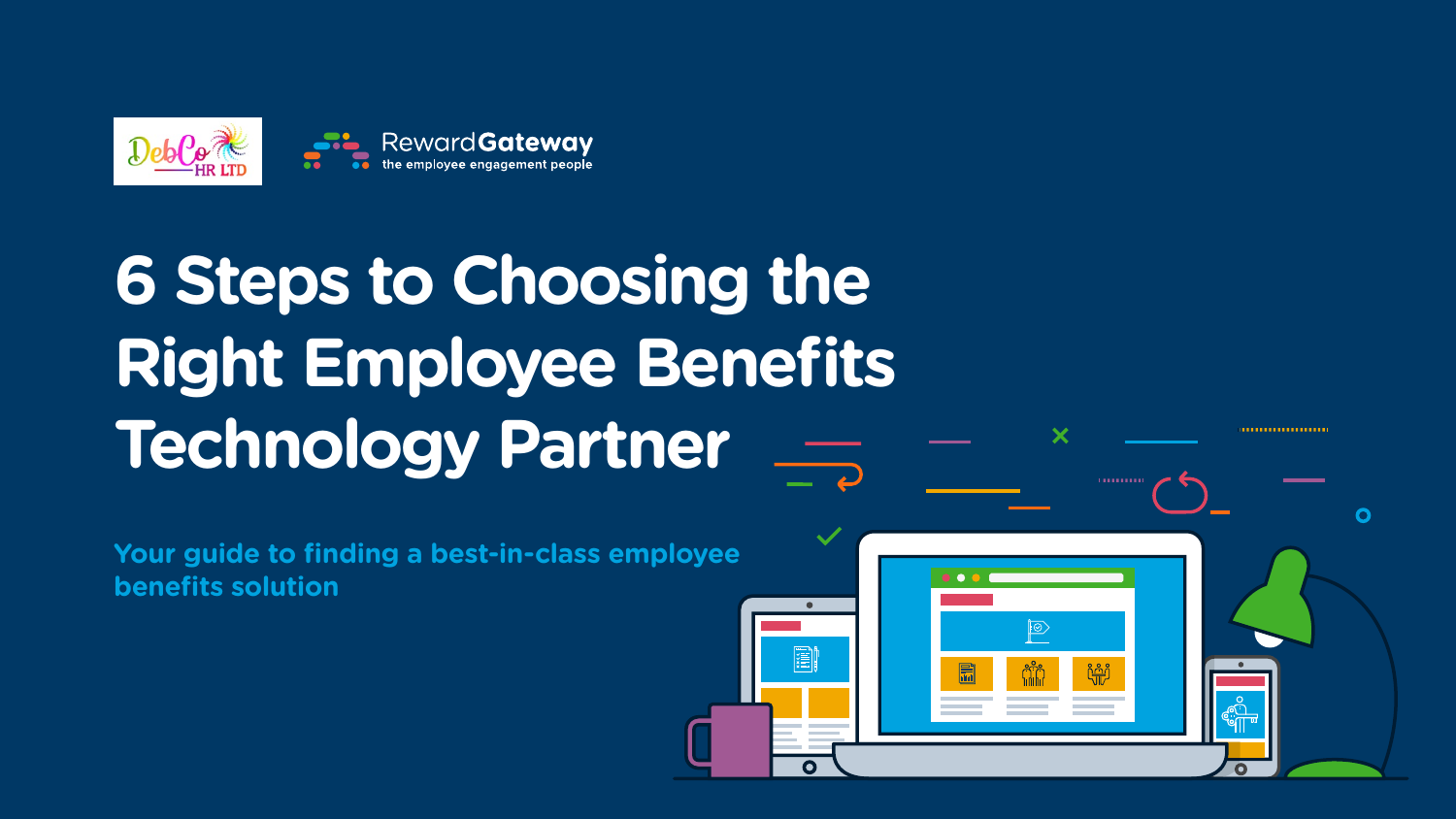## **Table of Contents**

- **Introduction**
- **Step 1: Define Your Objectives**
- **Step 2: Define Your Selection Criteria**
- **Step 3: Create Your Request for Proposal (RFP)**
- **Step 4: Select Your Finalists**
- **Step 5: Hold Meetings With Finalists**
- **Step 6: Select Your Partner**
- **Conclusion**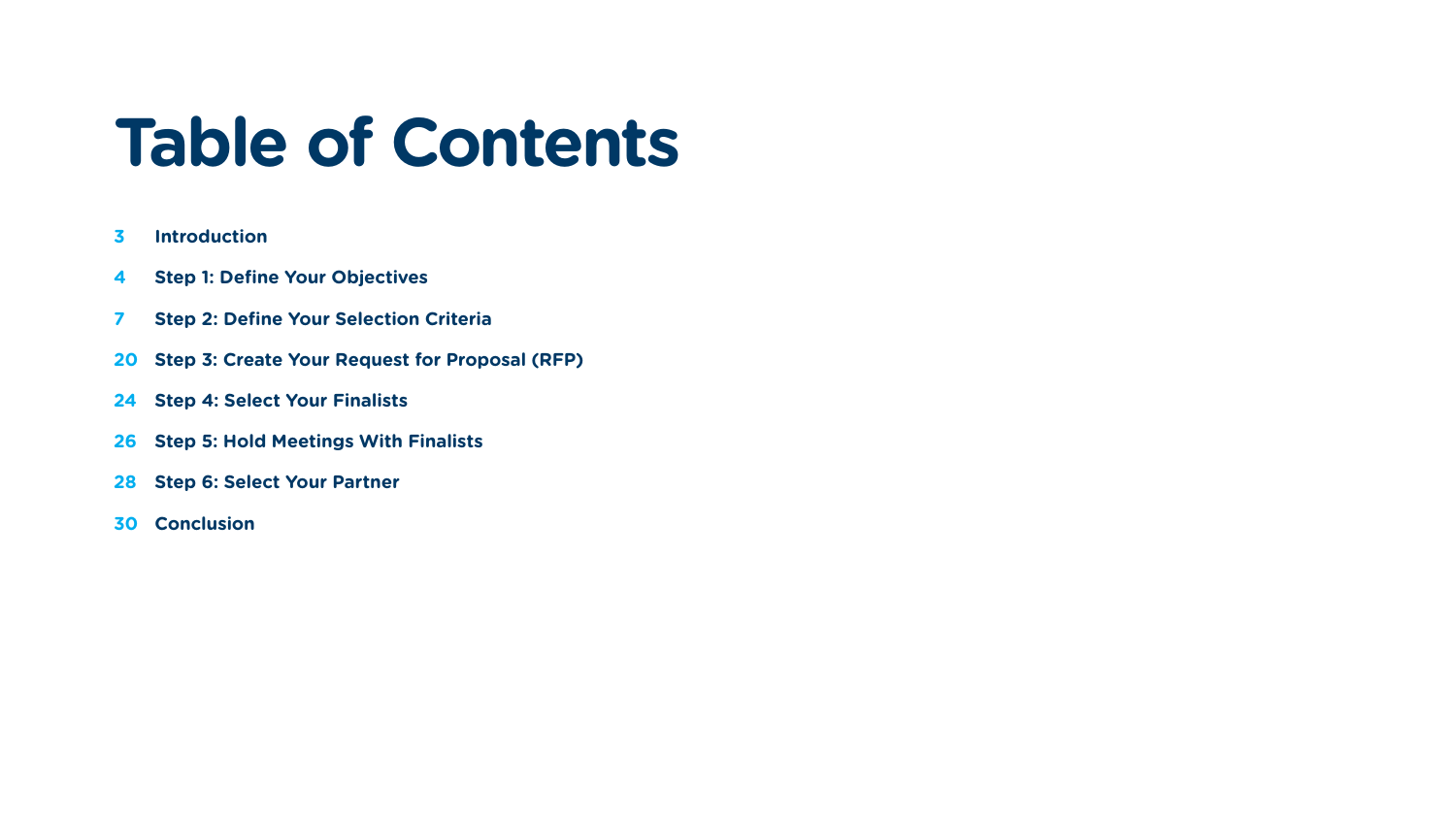For over 20 years I've had the pleasure and difficulty of selecting benefit technology partners when working as a rewards leader at numerous global companies. Pleasure, for when I've gotten it right, it has truly helped me, my company and my people. Difficulty, for when I've gotten it wrong, it's something I've had to pick up the pieces from as it's caused embarrassment, confusion and a whole array of other emotions and problems.



**Debra Corey Bestselling-author and founder of DebCo HR LTD.** In this eBook I'll share with you the many lessons I've learned over the years, helping you navigate your own decision-making journey so you feel confident selecting the right benefits technology partner for you, and avoid those messy break ups.

years the number and quality of them has increased. The bad news is that with so much choice and with so many options it can be quite overwhelming, especially when you know that making the wrong decision can be detrimental to your business and people.

**The definition of a partner is someone engaged in the same activity with you, someone on the same side or someone who shares something with you.**

Let's get started on uncovering what that means to your benefits journey.

**One of the most important decisions you'll make as an HR professional is selecting your benefits technology partners. In fact, it may even be more important than selecting friends and partners in your personal life.**

And that's because selecting the wrong benefits technology partner and having to 'break up' with them can be even more painful than breaking up with a friend or partner. In a personal relationship it's only you and the other person, but with a benefits technology partner, it's you, the partner and your entire workforce that is impacted. That's why it's important to spend the time upfront getting it right, finding a long-term partner that can deliver what you need, when and how you need it most.

When it comes to benefit technology partners, the good news is that over the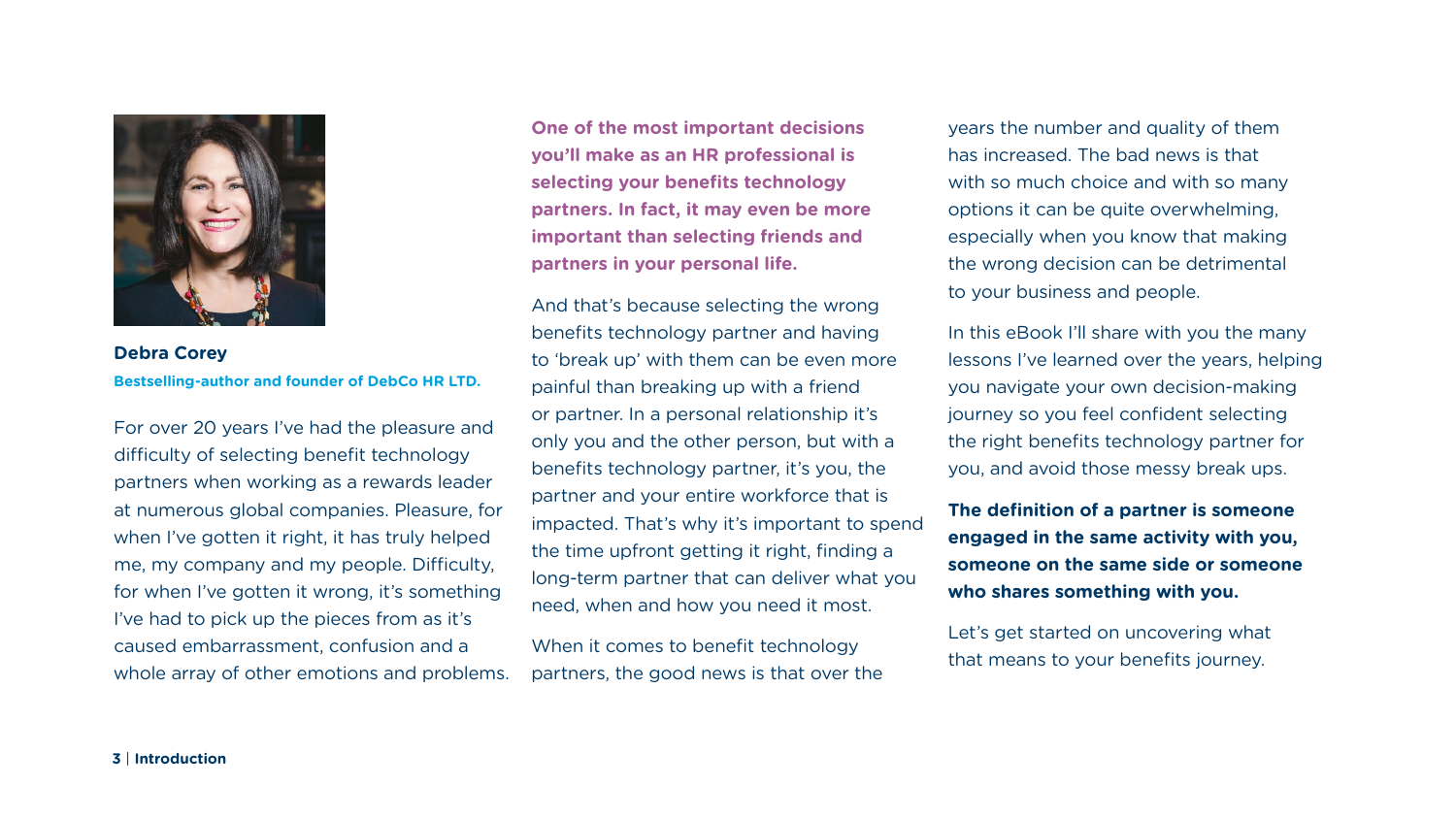# **Step 1: Define Your Objectives**

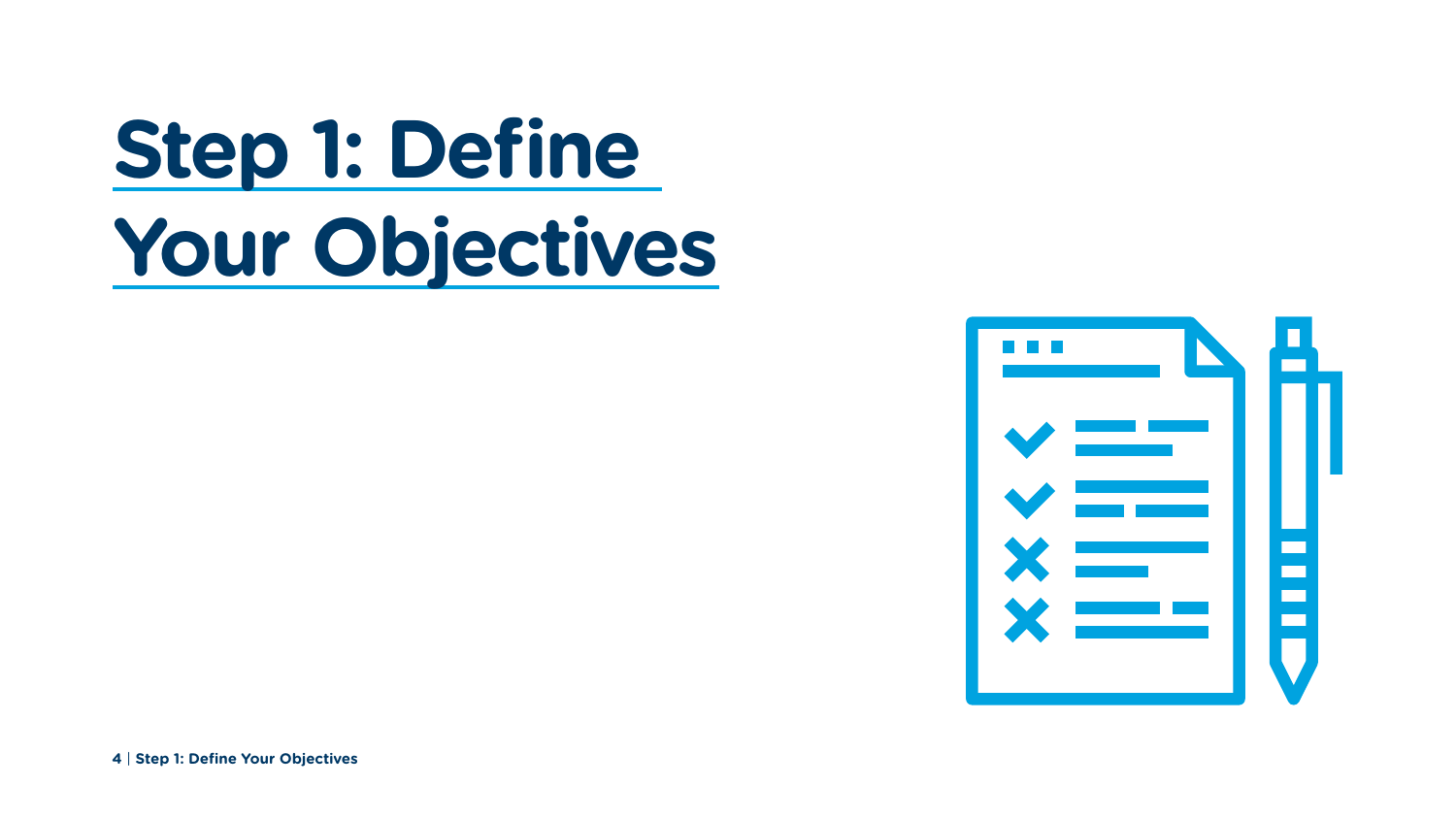As a buyer, the first thing you need to do is to define your objectives, asking yourself **why you want and need a benefits technology partner in the first place**. Think of it like buying a new car. You wouldn't step into a car showroom without first thinking about how you're going to use your new car or you could end up with something very impractical.

Trust me on this, for I once bought a lovely sports car not fully thinking through that there was absolutely no boot space to be able to carry my groceries, ouch!

For example, one objective might be that you need to find a new partner that will fulfil the needs of all your employees, as your current partner's approach and technology only engages some of them.

Another could be that you want to save money and drive higher engagement with benefits by consolidating your multiple benefit providers in one centralised place. Or, you may need a new partner because you're putting in place a new benefit to drive higher employee engagement and satisfaction with your overall benefits portfolio.

Begin by defining your objectives, and, just as important, agree on these objectives with others who are part of the decision-making process.

By kicking off with this important step, you'll ensure that your benefits technology partner can address and meet all of your needs and objectives, and provide value to your business.



## **Do your research**

There are many ways to find a new partner. You might ask around your peer group to see who others are using (I've sourced ideas through my LinkedIn network, for example) or explore a benefits partner you've used in the past to see if they're right for your new organisation.

I recommend doing your 'homework,' so to speak to see if your potential provider has a reputable website and has made their mark on the industry with thought leadership and expert content, for that is how you will know you're partnering with a business that truly 'walks the walk.'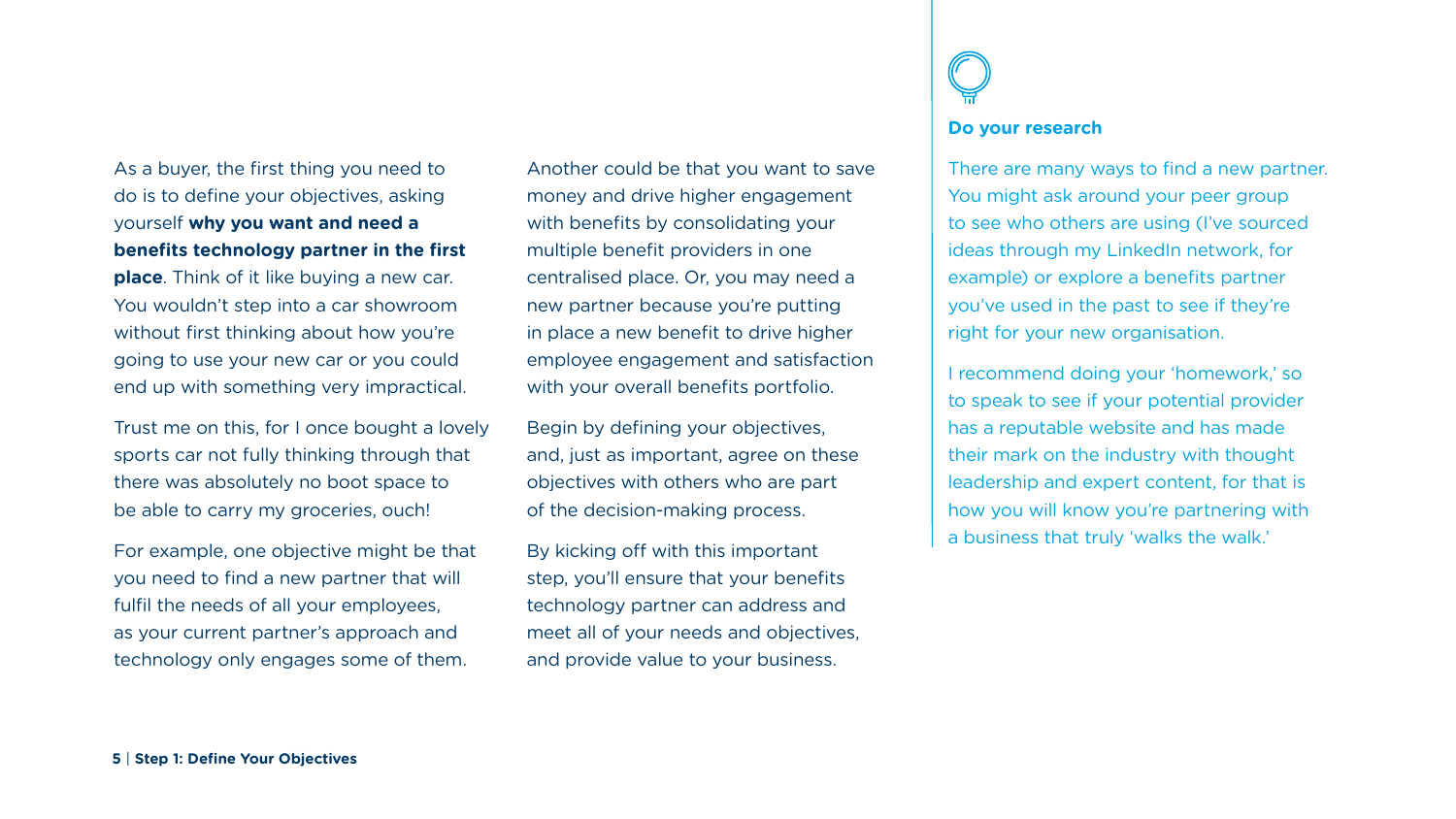| <b>Objective:</b> | Increase uptake in benefit from<br>least engaged demographic<br>Client A from the hospitality<br>industry decided to switch providers<br>because their predominantly offline<br>workforce was not engaging with<br>the benefits on offer (employee<br>discounts and Cycle to Work).<br>Their current provider had a clunky<br>user experience, which prevented<br>employees from using the benefit. | <b>Drive business ROI for benefits</b><br>on offer<br>Client B, a grocer, had an employee<br>discounts benefit in place but<br>the awareness was poor, with a<br>105,000-strong workforce only<br>spending £120,000 monthly. | Introduce new benefits<br>offerings to meet the needs<br>of a changing workforce<br>Client C, a retailer, had a combination<br>of benefits providers in place<br>that weren't providing support<br>or personalisation options, and<br>their predominantly offline<br>workforce was not engaging<br>with the current offerings, which<br>they found hard to understand<br>and irrelevant to their lives. | <b>Bring benefits together</b><br>under one platform<br>Client D from the manufacturing<br>industry with around 500<br>employees had several different<br>locations and different benefits<br>for each of their employee<br>demographics, creating a fractured<br>employee benefits experience<br>and inconsistent brand identity. |
|-------------------|-----------------------------------------------------------------------------------------------------------------------------------------------------------------------------------------------------------------------------------------------------------------------------------------------------------------------------------------------------------------------------------------------------|------------------------------------------------------------------------------------------------------------------------------------------------------------------------------------------------------------------------------|---------------------------------------------------------------------------------------------------------------------------------------------------------------------------------------------------------------------------------------------------------------------------------------------------------------------------------------------------------------------------------------------------------|------------------------------------------------------------------------------------------------------------------------------------------------------------------------------------------------------------------------------------------------------------------------------------------------------------------------------------|
| <b>Solution:</b>  | Find a benefits technology partner<br>with a seamless UX so their<br>employees would take advantage<br>of the benefits on offer.                                                                                                                                                                                                                                                                    | Find a new benefits technology<br>partner that could help them<br>drive more awareness of the<br>discounts offered with clever<br>and timely communications.                                                                 | Find one benefits technology<br>partner that could offer multiple<br>benefits so it was easy to<br>administer, and provide benefits<br>that their employees would love.                                                                                                                                                                                                                                 | Streamline and consolidate<br>their benefits offerings into<br>one place for employees to use<br>and engage with their benefits<br>that could be customised<br>with their employer brand.                                                                                                                                          |
| <b>Result:</b>    | In the first month of launch,<br>logins increased compared to the<br>previous provider by 134% and an<br>increase in spend on the discounts<br>platform by more than 800%.                                                                                                                                                                                                                          | Within six months of switching<br>providers, they were seeing a higher<br>ROI on the platform with average<br>monthly spend topping £750,000.                                                                                | Putting in place a discounts<br>programme, Cycle to Work and<br>SmartTech (a technology salary<br>sacrifice benefit), employees<br>are now engaging more than<br>70% of its workforce.                                                                                                                                                                                                                  | With one centralised, branded<br>hub, 95% of employees are<br>engaging with the platform,<br>topping £1 million in spend<br>through discounts programme.                                                                                                                                                                           |

## **Here are a few examples of why companies might be looking for a new provider:**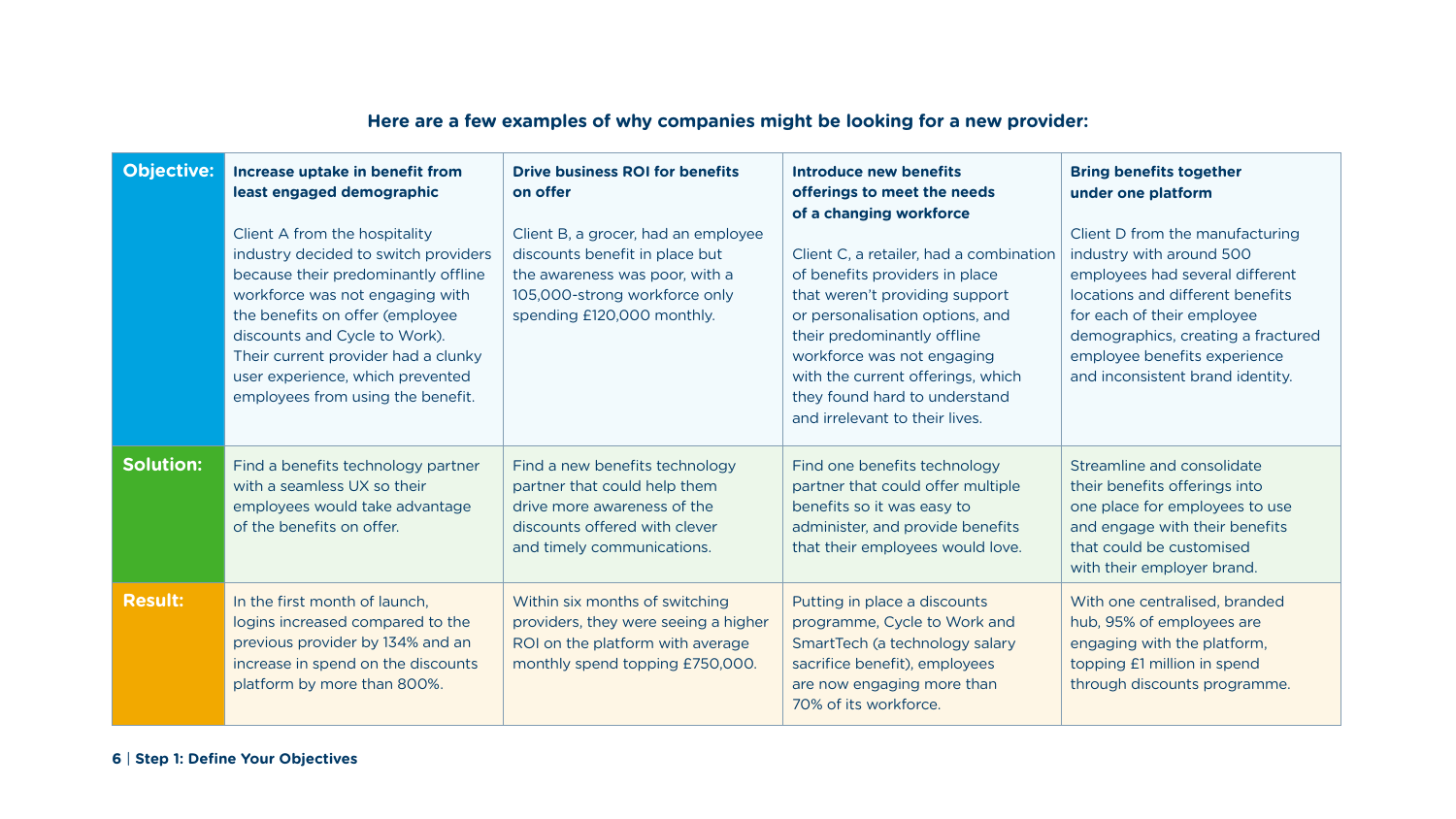**7** | **Step 2: Define Your Selection Criteria**



# **Step 2: Define Your Selection Criteria**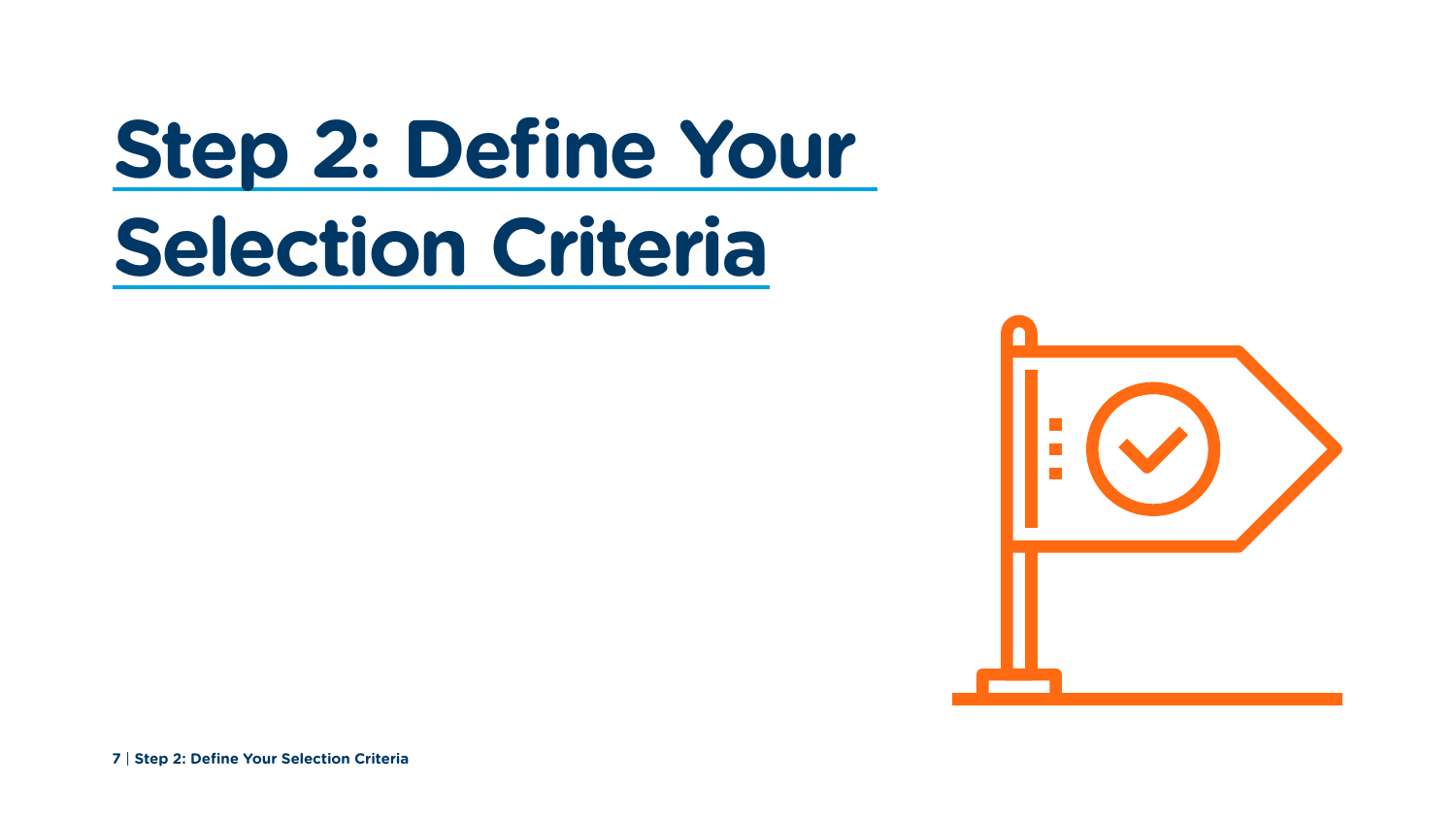Once you decide what you're trying to achieve, the next thing to do is to decide how you're going to get there. I have had the privilege of working with some amazing procurement professionals over the years, who have taught me the importance of a rigorous and robust approach to doing this by selecting and defining criteria, which is what you will use to evaluate and judge your partners against.



Let's take a closer look at each of these considerations:

**If you skip this step you end up making your selections based on gut reactions, which never ends well, especially when you have a decision-making committee who end up getting into some heated and emotional discussions.**

To help you define your own criteria, I've outlined some ideas that I've used over the years. I'd suggest that you discuss them with your decision-making committee, and make your choices based on which are most important at your organisation.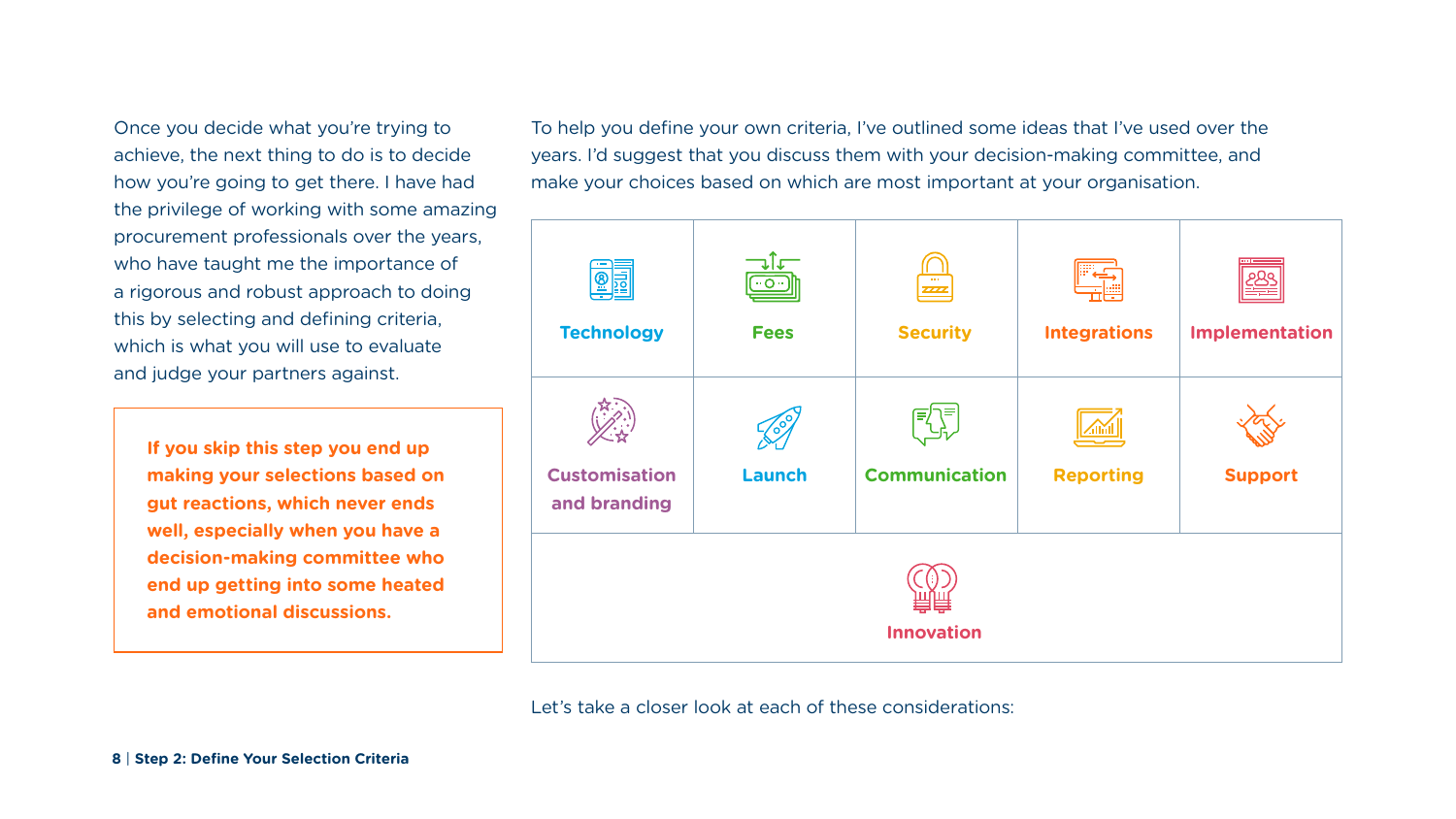The starting point for any buying decision should always be the product itself. Going back to the car showroom analogy, every car is going to run when you drive it out of the showroom, but they'll all run and drive differently, which ultimately impacts the overall user experience. And it's no different in the world of benefits, for technology has become a key differentiator in the products being offered by providers.

Based on the digital transformation of benefit processes and the growing sophistication of enrolment, communication and decision-making support tools, the products and the user experience vary widely from supplier to supplier.



Going back to my sports car, what I realised during my first rainstorm, was that the top took forever to come back up which left me not only unhappy, but very wet!

That's why it's important to spend quality time throughout the selection process on the technology and have your partner help you 'drive' the technology in different ways throughout their demo to experience what your employees would experience.

**It's this user experience that's important to understand up front, ensuring that it meets the needs of your workforce to deliver the most engaging employee experience. The last thing you want to do is leave the 'showroom' being stuck with an experience that is unpleasant and unacceptable.** 

## **Questions to ask your potential partner:**

 $\Box$ 

I.

- 
- 

Can you walk me through how an employee would engage with their benefits through your platform?

Does the technology offer a mobile app or elevated mobile experience for employees to access information from anywhere on their mobile devices?

How do employees log onto the platform?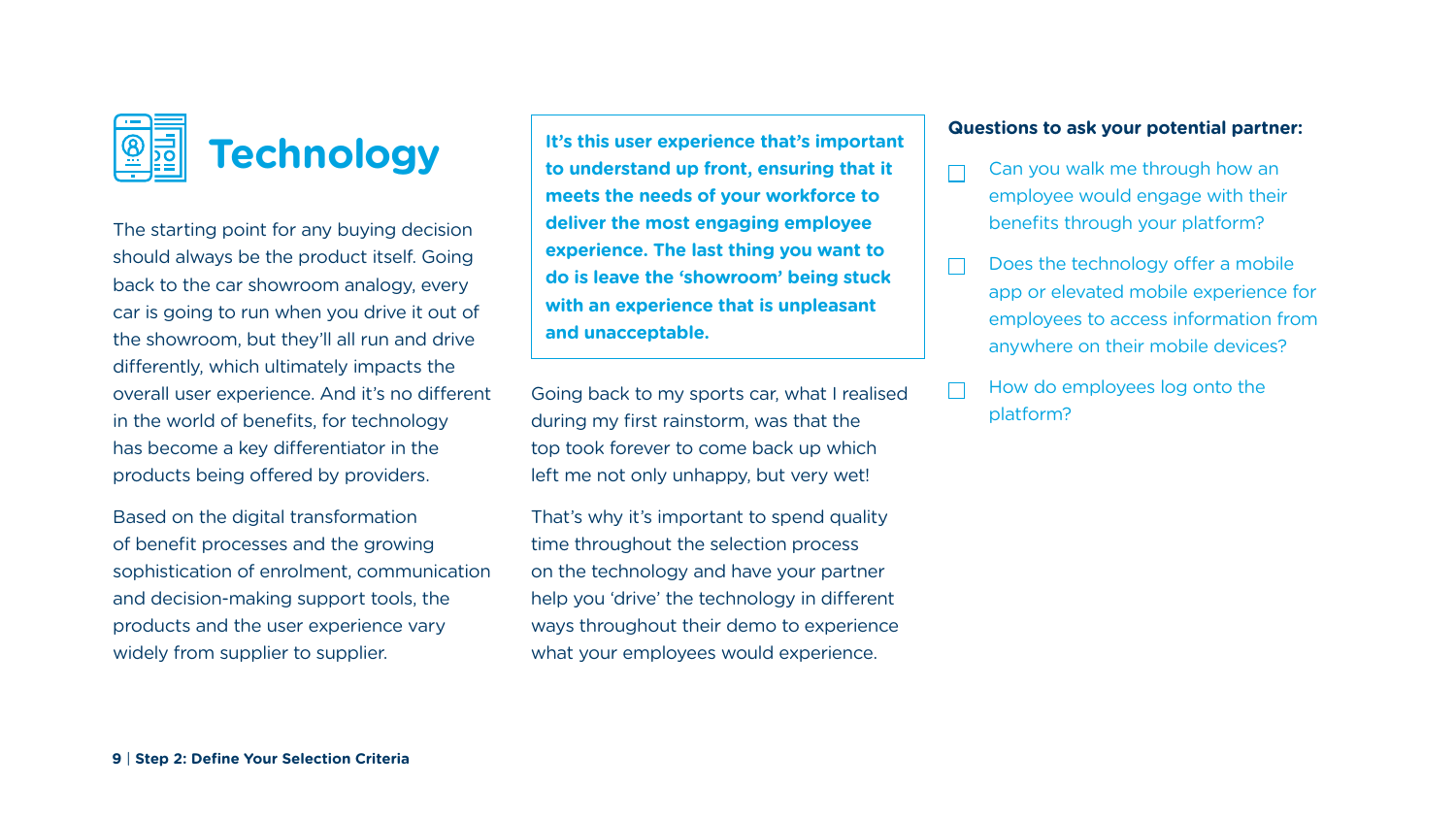Another criteria which has always been at the top of my decision-making lists has been the fees being charged, since we all have a budget that we're working within. It's important to point out that it's not always as straightforward as comparing fees, as I've found that with partners structuring their fees differently, they're not always apples to apples. That's why you want to be clear on the total cost of ownership.

For example, a low, upfront setup fee might look enticing at first, but beware of what additional costs you might incur. Ideally you only want to ask for your budget just once, so finding a partner that doesn't have hidden fees or change costs dependent on technology improvements or company size can help you get your initiatives moving faster.



### **Questions to ask your potential partner:**

- What is your one-time setup fee, and what does this include and not include?
- What are your ongoing costs?
- What fees are fixed, and are there additional fees that we'll be charged for?
- Will the fees change if/when my employee headcount numbers change?
- Will your annual fee change?
- Does my cost increase as the technology changes?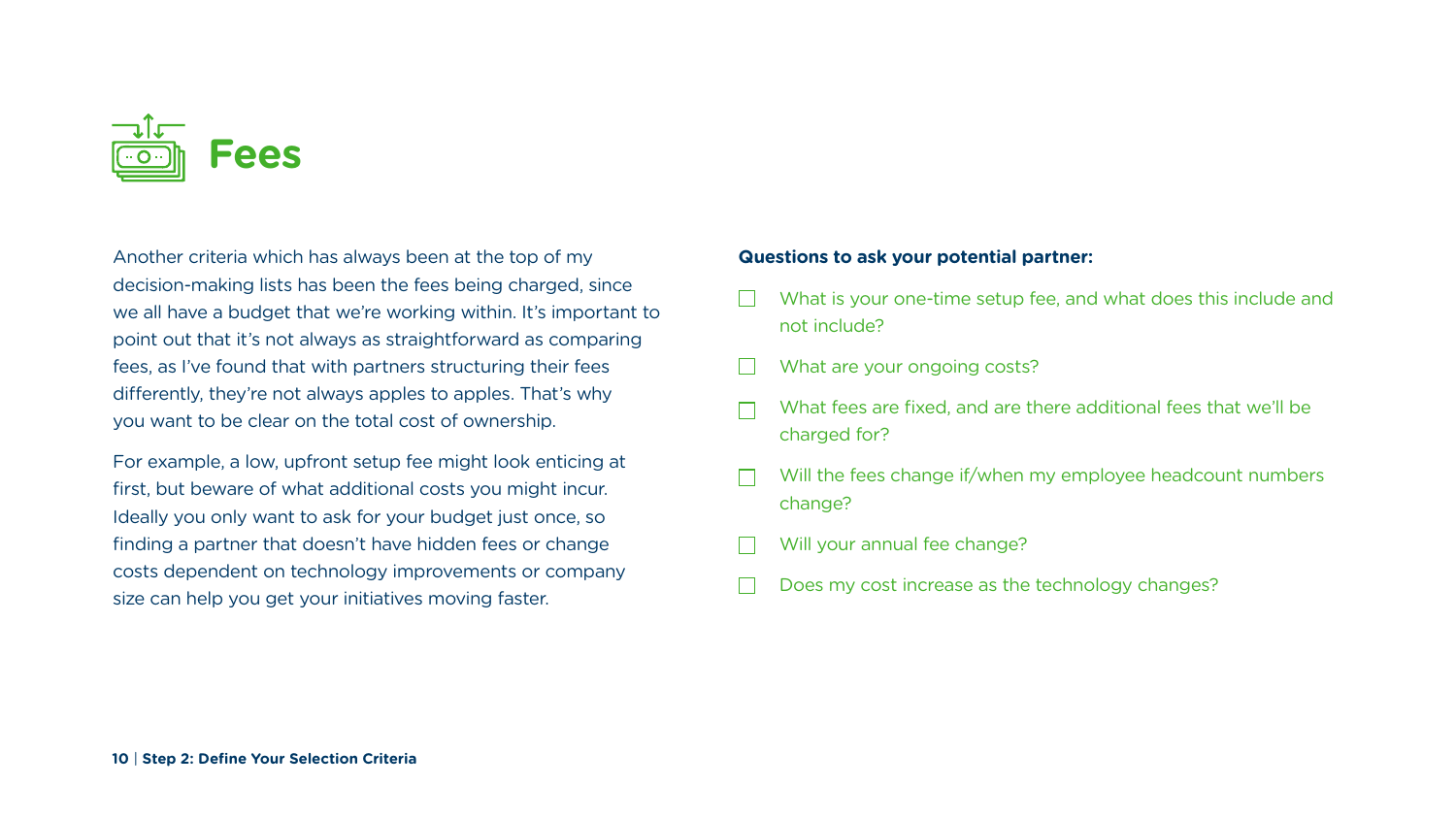With over 3.7 billion people around the world using the internet, it makes sense to use technology to improve efficiency and visibility both in our personal and professional lives. But with the advantages come risks, and it is critical to choose a partner that is committed to keeping your employee data safe and secure.

You want, rather you *need*, a company that has security as a top priority, protecting your employee data as much as they would their own.

## **Questions to ask your potential partner:**

- What is your approach to security?
- Are you ISO27001 certified, and if so, since when?
- How do you protect and keep company and employee data safe?



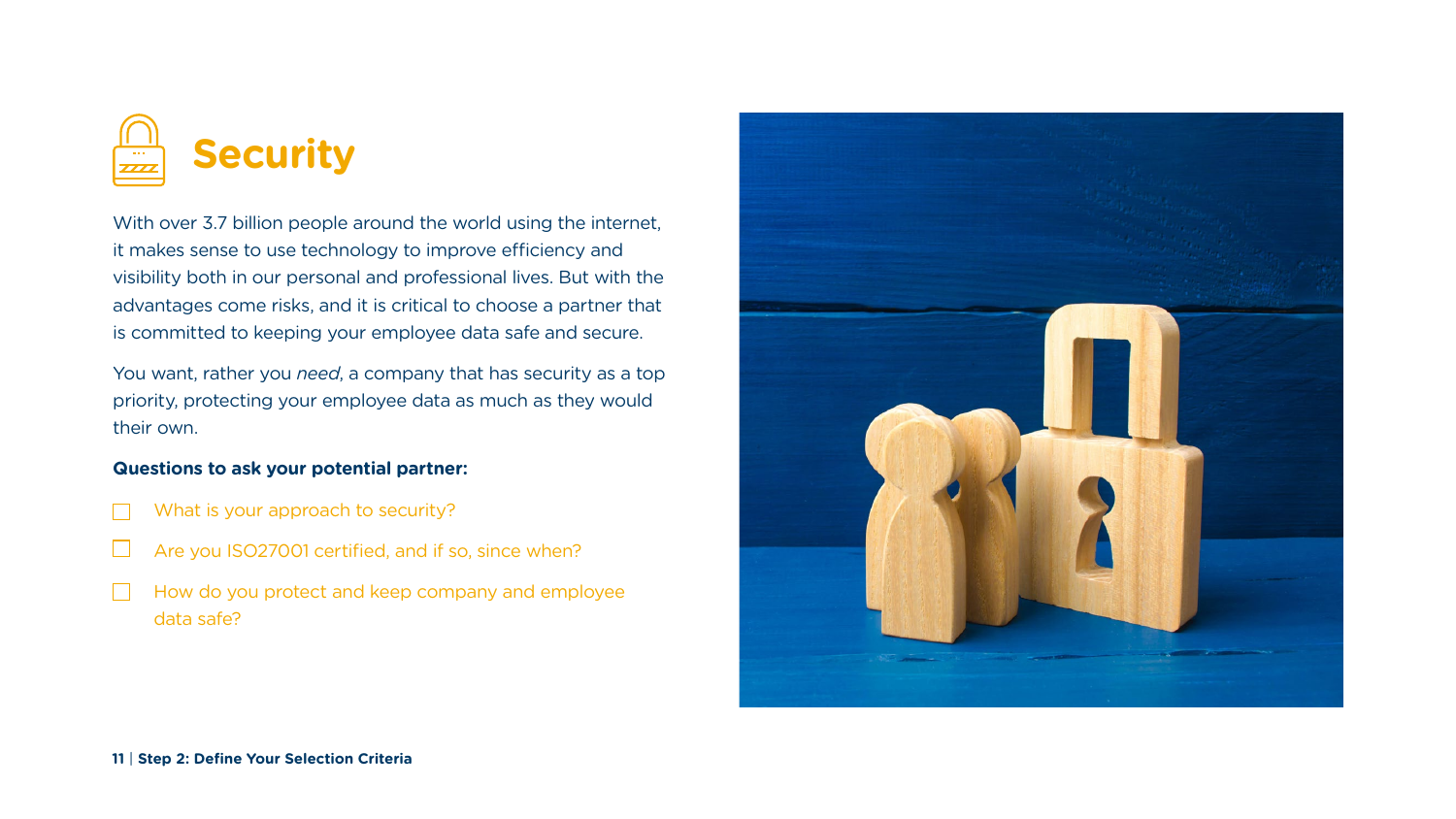Speaking of a seamless user experience, as part of your decisionmaking process it's important to understand how the new technology will work and talk to the rest of your existing tech stack. You don't want to add to the long list of administrative tasks already on your plate, so choosing a platform that automates the administration for you is going to be a big bonus, keeping the wheels on your people-centric bus moving.

### **Questions to ask your potential partner:**

- How will data from your system talk to/share information with my payroll and HR systems?
- How will your system manage new starters and leavers?
- What is the process for updating employee data?
- Will my employees have to remember a variety of logins, or can the system do it for them, safely and securely?
- Are there extra fees or a limit to how many integrations the platform can have?





### **12** | **Step 2: Define Your Selection Criteria**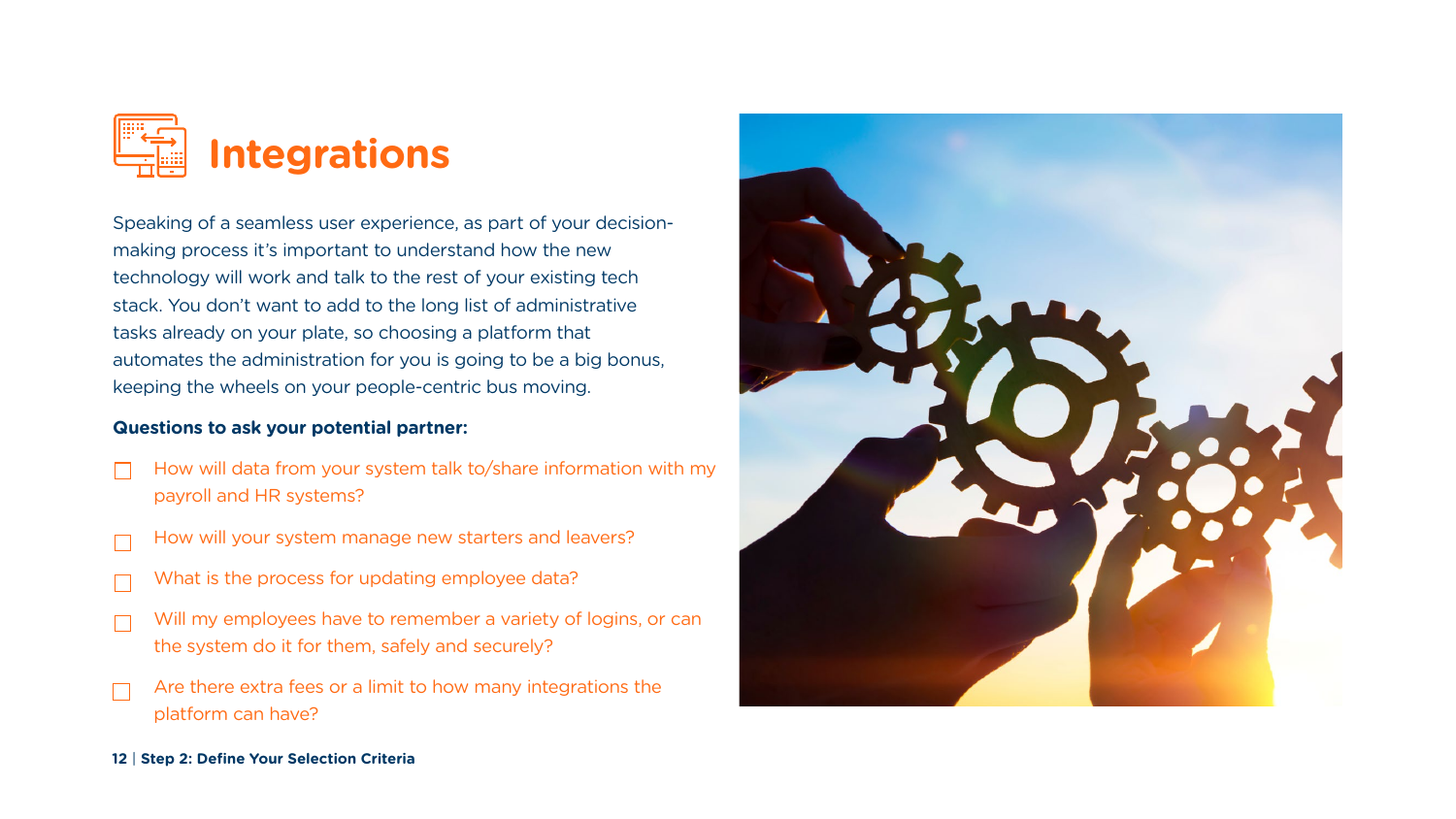Selecting your benefit technology partner is only part of your journey – next, you'll have to work with your partner to actually launch and maintain the technology. From my experience, this is where the relationship can start unravelling or falling apart, with them not delivering on what they promised during the selection process.

For this reason, it's important to make sure that you address and explore exactly how the implementation process will take place and who will manage it from their side before you select your partner and the i's are dotted and the t's are crossed.





## **Implementation**

Who will be responsible for what (e.g. what will they do versus relying on you

**My preferred approach to implementation is to have a dedicated implementation project manager, someone who is responsible for building and putting in place my unique and tailored solution. This person oversees all of the details from kickoff to launch to get my programme up and running, taking the pressure off of my team and I, who most likely would not have experience with such processes.**

## **Questions to ask your potential partner:**

- 
- 

 $\Box$ 

 $\Box$ 

 $\Box$ 

How will the implementation process be run? Do you have a sample timeline or project plan you can show me?

What is required from me to get the benefit up and running?

Do you have designated people at your company who focus on and manage implementations?

- 
- to do)?
- 
- 

What is their NPS score when it comes to implementation?

Is there a formal escalation process and what does it look like?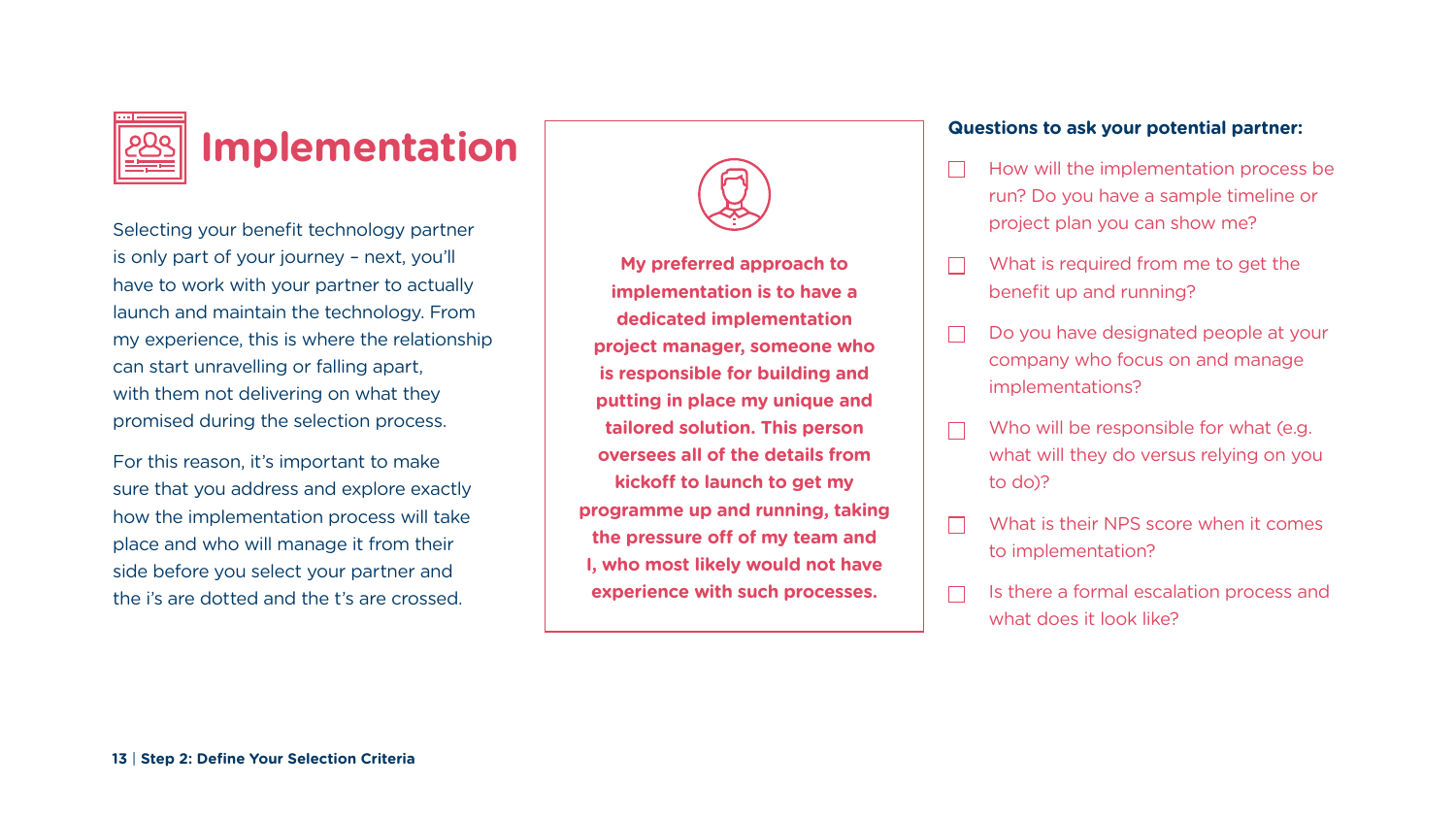

Over the years I've come to realise that branding is not just a technique used by marketing, but for HR professionals as well. By customising and branding our benefit technology and programmes, we can create an environment that enhances the employer brand that our employees are already used to, which helps them feel confident and comfortable with technology. That's why I like to understand the provider's abilities (or lack of abilities) when it comes to customisation and branding.

## **Questions to ask your potential partner:**

- Do you have designated people at your company who focus on design?
- How will the benefits pages look and
- How will you work with our internal marketing and communications teams?
- Are there any extra fees related to

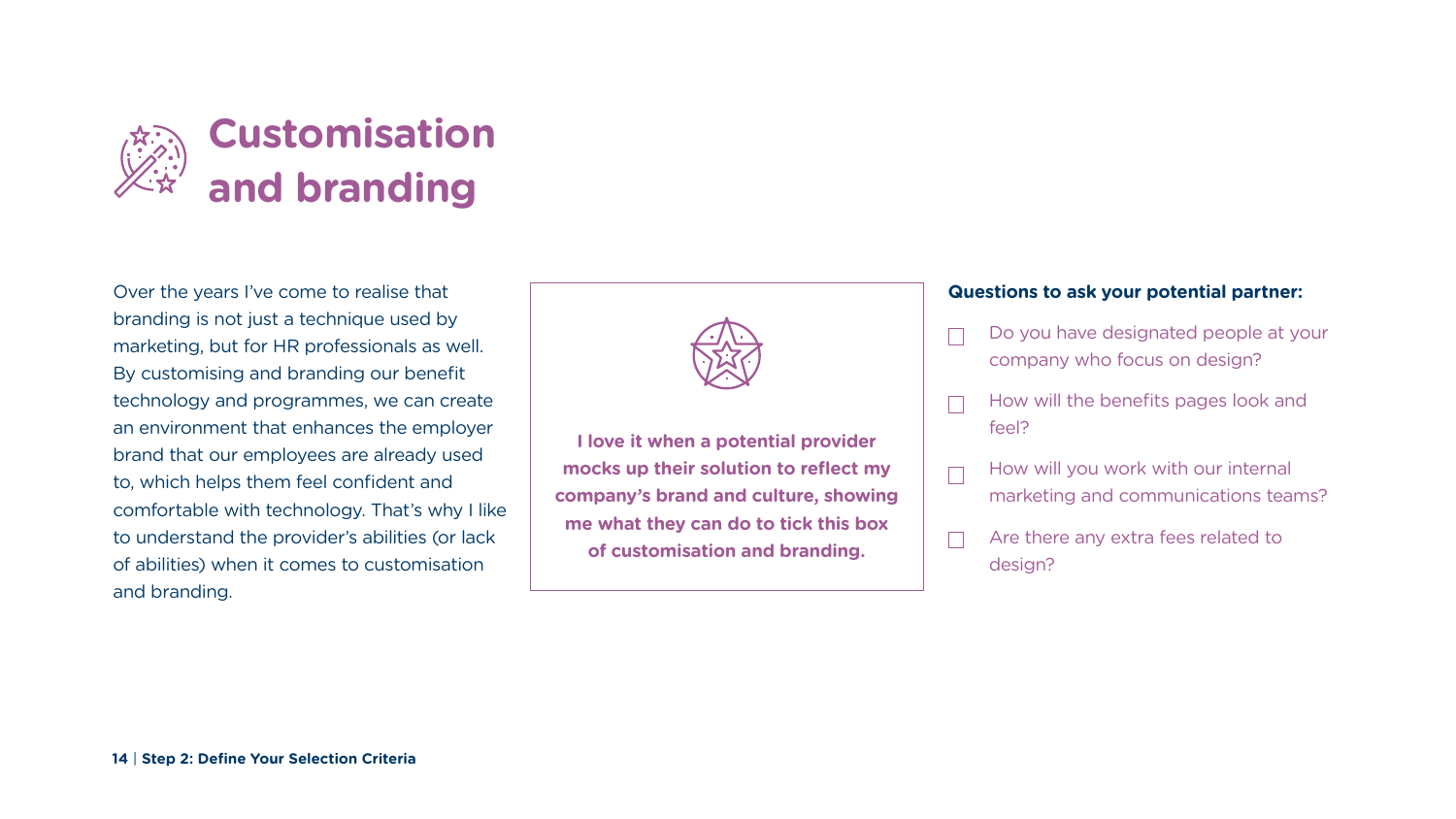Given all of the hard work that goes into getting approval for and designing a new benefits platform, the last thing you want is low adoption from your employees. In the selection process, dig into how the partner will assist you in designing and launching the new home for your benefits. Will they provide support during and beyond the initial launch, or will you have to figure out your pre- and post-launch strategies yourself?

### **Questions to ask your potential partner:**

- How do you build awareness of new benefits that are added to the platform?
- Who will be responsible for what (e.g. what will they do versus relying on you to do)?
- Can you share examples of previous launches and the impact that they had?



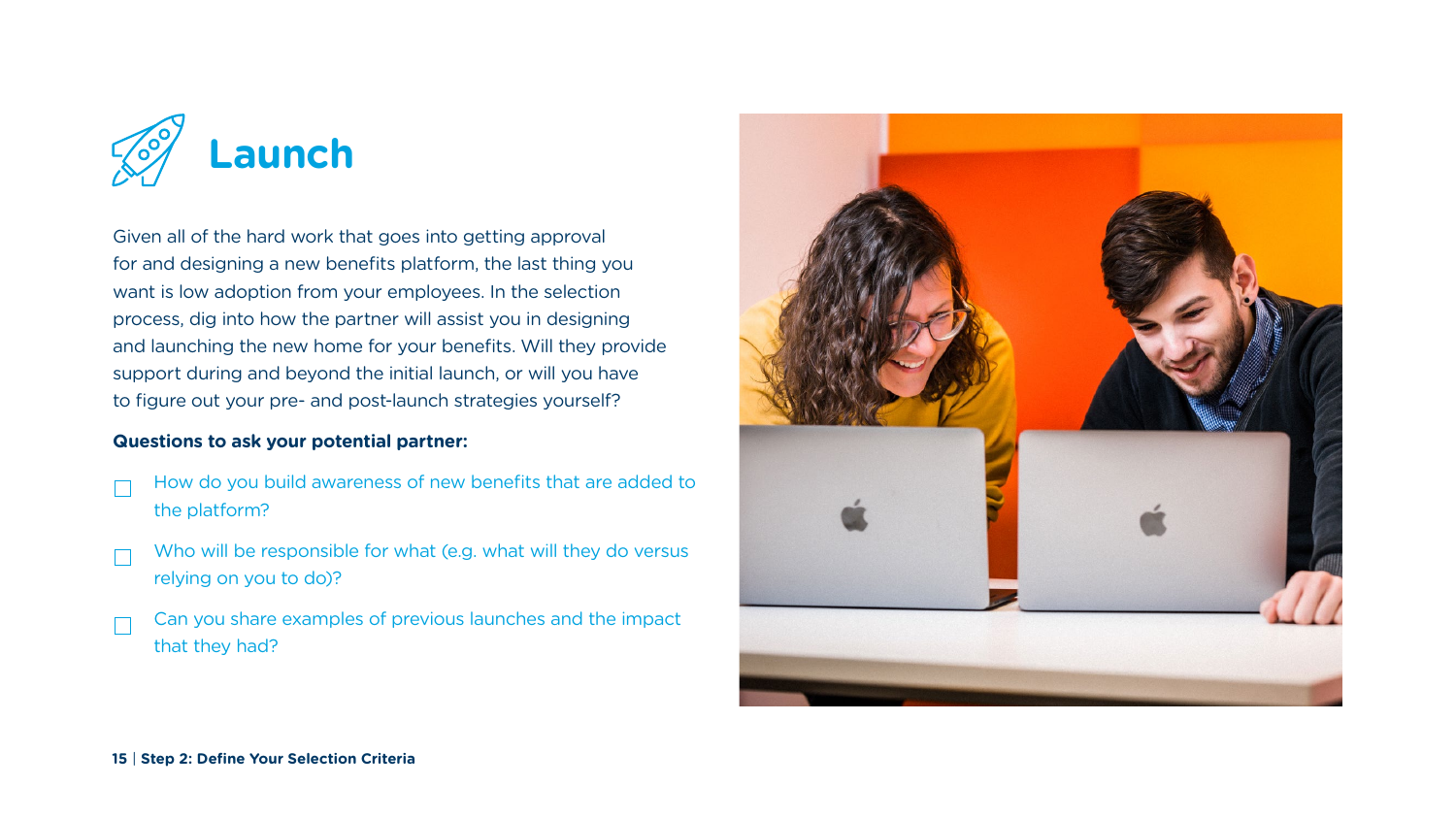Launching new benefits technology is only the start of the journey to engage your workforce with your employee benefits. It will take ongoing communication to remind your employees how the benefit works and why it's important to them.

One of my favourite authors says (and I agree with her!):



Find a partner that will assist you throughout your communication and engagement journey, sharing communication tips, tools and best practices to ensure optimal awareness and usage.

### **Questions to ask your potential partner:**

- What communication tools and techniques do you use with your clients to drive awareness and usage?
- Do you provide support in creating ongoing communication materials (e.g. posters, flyers, direct mailers or launch videos)? If so, are there any additional fees?





### PRICE ON THE HIGH STREET.

**Good communication is just as stimulating as black coffee, and just as hard to sleep after.**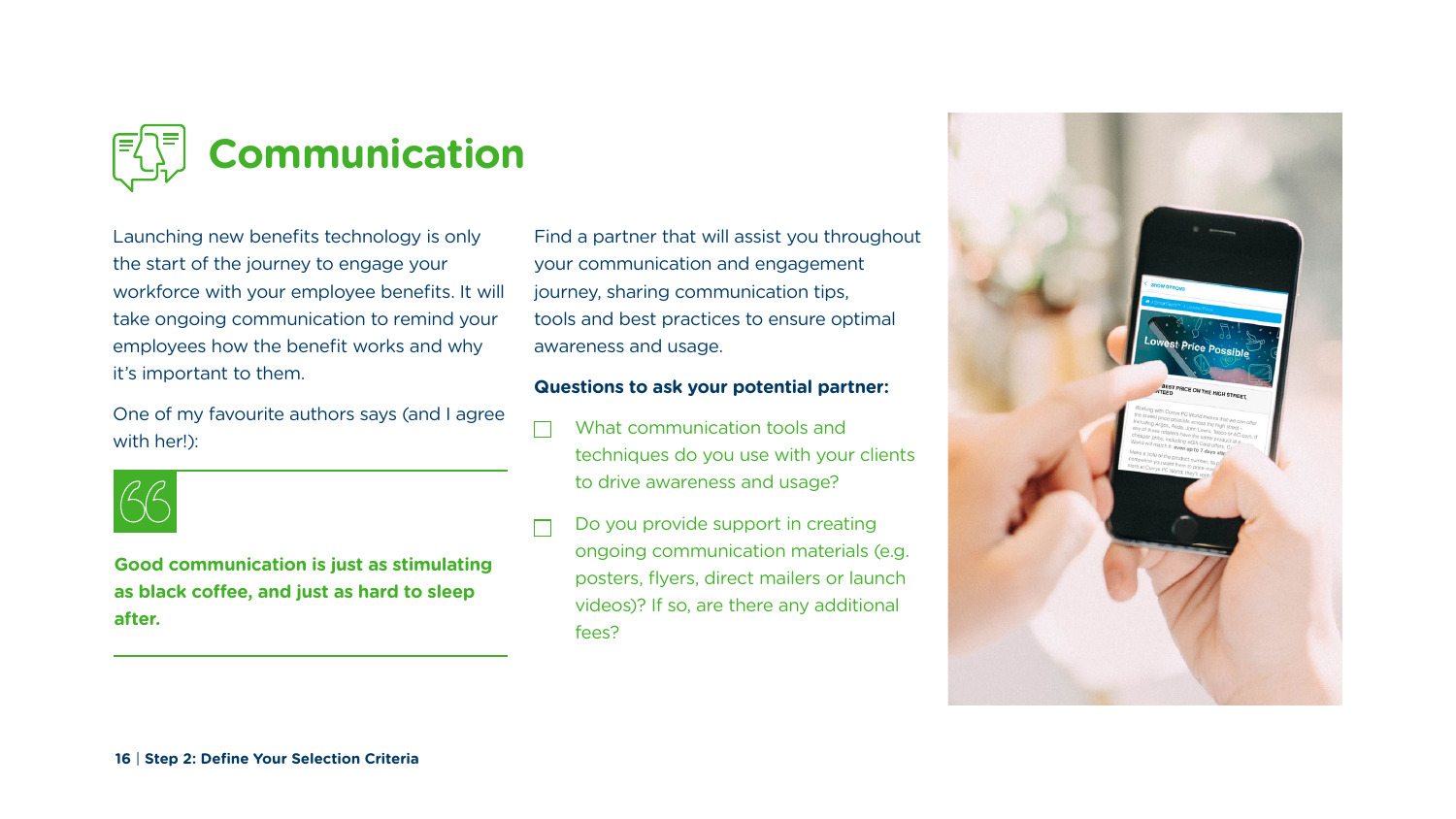As the expression goes, 'actions speak louder than words,' which means that in order to truly understand how your employees are engaging with your new benefits programme, it's important to review their actions through data. However, it's critical that the data and the reports provided by your benefits technology partner give you what you need to be able to understand and drive engagement.

I've learned this lesson the hard way by not requesting sample data reports as part of the selection process, and then ending up stuck with reports that leave me less than satisfied. For this reason, I recommend requesting sample reports and find out how much customisation of reports can happen in the future should you decide you need something specific to your needs.

Additionally, you'll want to make sure those reports can show the ROI of your programmes, for instance, the amount your employees



are saving through a discounts programme equating to the cost of that programme, or showing higher engagement with a particular benefit than what you had seen with previous providers.

### **Questions to ask your potential partner:**

Will we have easy access to analytics, or will you have to do this

What report customisation do you offer, and can this be done in-

- for us?
- What are the generic reports the partner can provide?
- house or do you need to do this for us?
- to ensure optimal usage of the benefit?
- How will I be able to prove the ROI of my programme?

What support and guidance do you provide in reviewing reports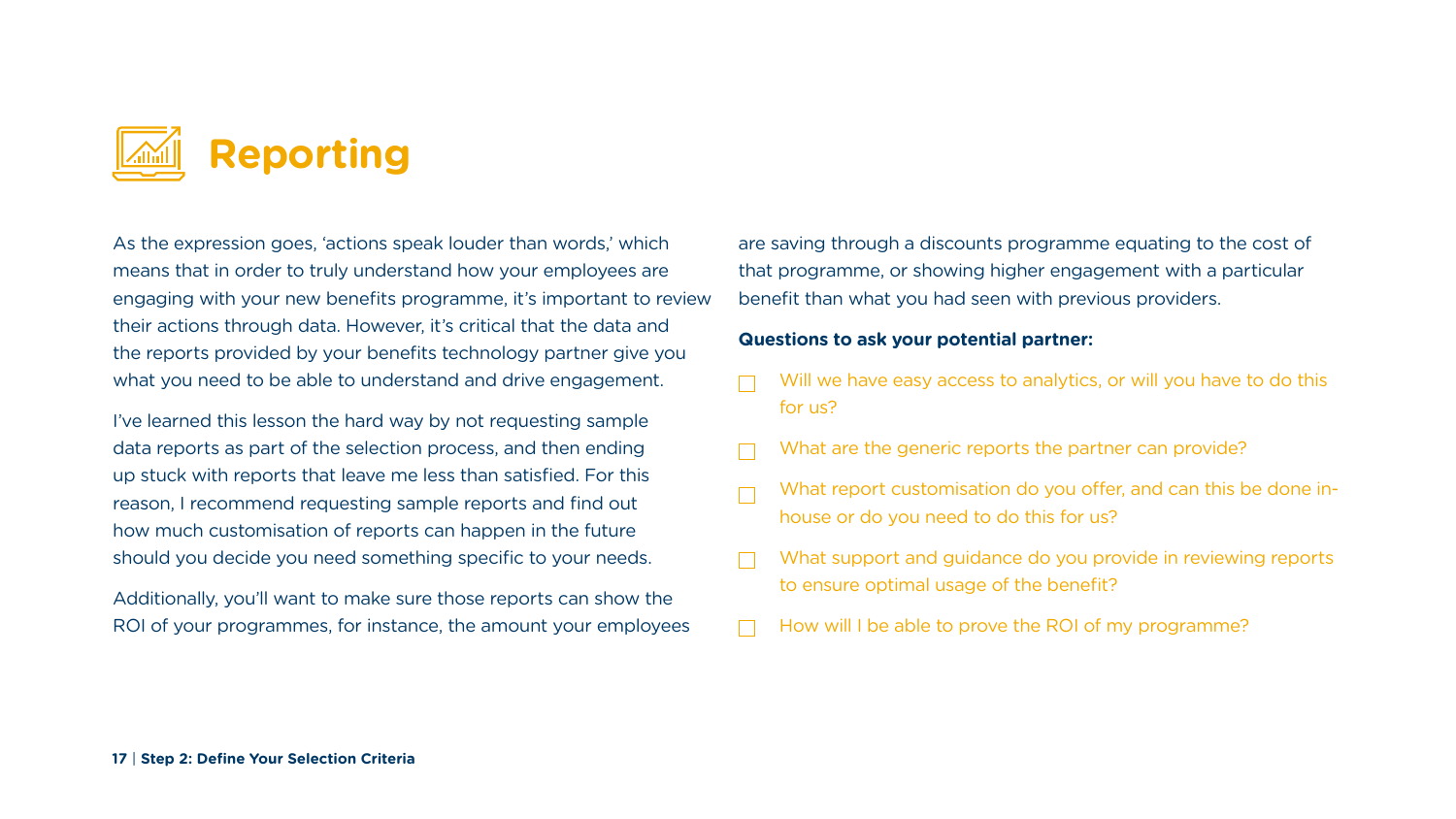A key part of any relationship or partnership is how you support one another. When it comes to benefits technology partners, this is critically important, since your employees will see them as an extension of your HR team and expect (and deserve!) the same level of support. An added benefit is that employees have a different team to go to with any questions around the benefits platform – such as trouble logging in – and it won't be your team!

I find this so important as HR's time should be focussed on strategy and planning, rather than constant firefighting. Depending on your workforce, there will always be some



employees who won't be comfortable with technology and will need a bit more hand holding and support at all hours of the day. Finding a 24/7 employee support team is all the more important if you have employees in multiple time zones, too.

Take the time to understand upfront how your partner will (or won't) support your employees when they have questions or troubles using the new system, and what customer support standards they have in place to measure success to ensure that your employees are treated as you would treat them.

## **Questions to ask your potential partner:**

- How do you handle employee queries relating to the benefit and the technology?
- What hours does your employee support services operate?
- What do you do with feedback received from employees?
- What does the company do with customer feedback or feature requests?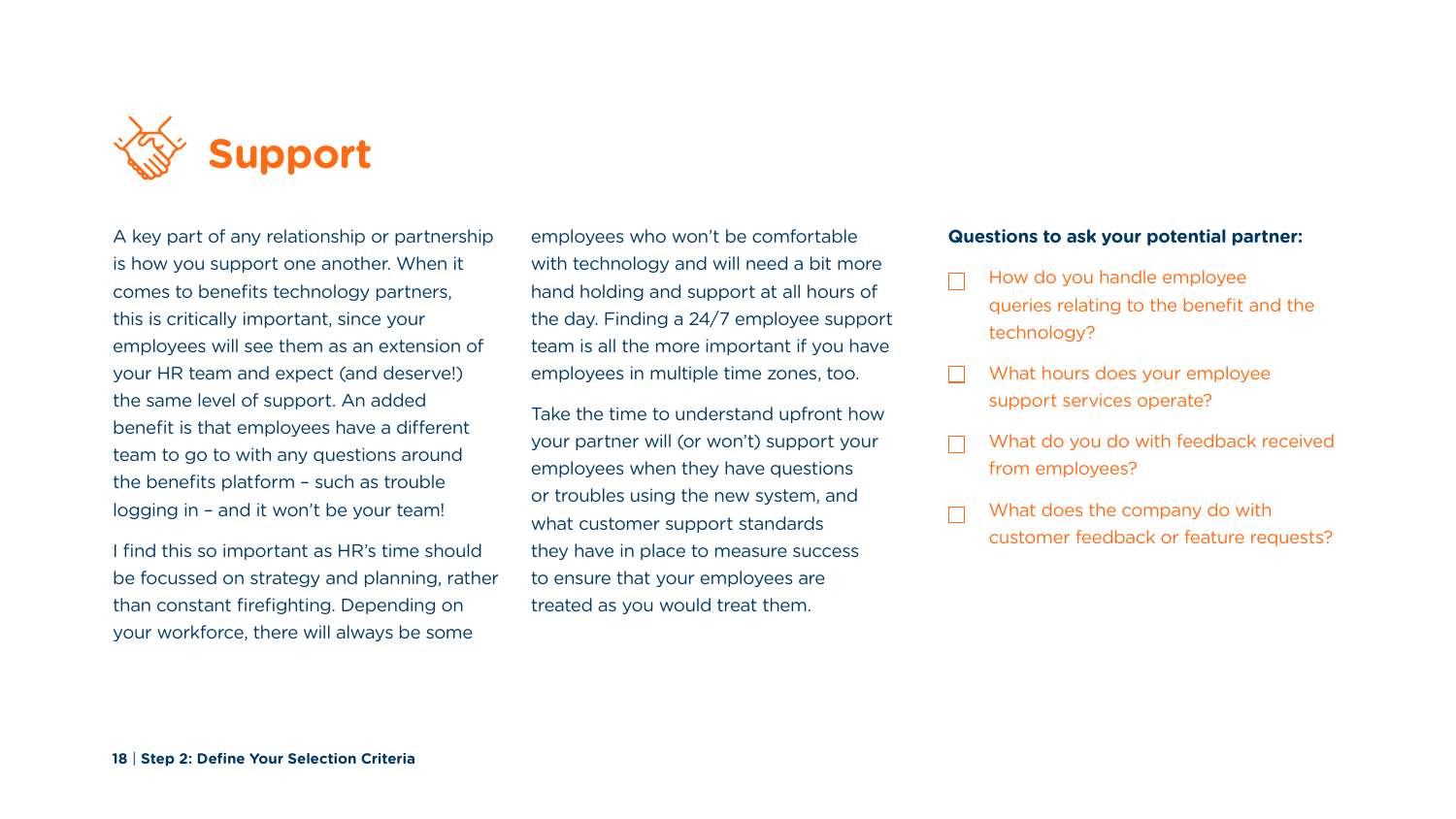The final criteria, and one that is often overlooked, is the benefit technology partner's approach to innovation. Great partners have plans for developing and scaling their technology and their business, which I find critically important because you want a company that will grow with you as the needs of your business and workforce change.







See how innovation fits into their business, e.g. how much focus they put on product development and how they develop their product roadmap. Is it based on customer input, or just their own internal knowledge? You may even want to look for industry technology awards that your potential

What is your approach to getting client input on your product roadmaps?

partner has won. By asking these questions upfront, you minimise the risks of finding out a year or so down the road that they can no longer meet your needs, leaving you with no choice but to 'break up' with them.

## **Questions to ask your potential partner:**

 $\Box$ 

 $\Box$ 

 $\Box$ 

Where does innovation and product development sit within your company?

How and when do you share information with clients on your product roadmaps? (Is it a weekly list of releases, or is there another area clients can go to for information on the product features?)

How does your company mission and purpose align with your product road map?

**All providers should have a clear vision for short- and long-term product roadmaps. Are they thought leaders and trend setters, or do they follow the crowd? How does this fit into your needs and your short and longterm strategies and objectives?**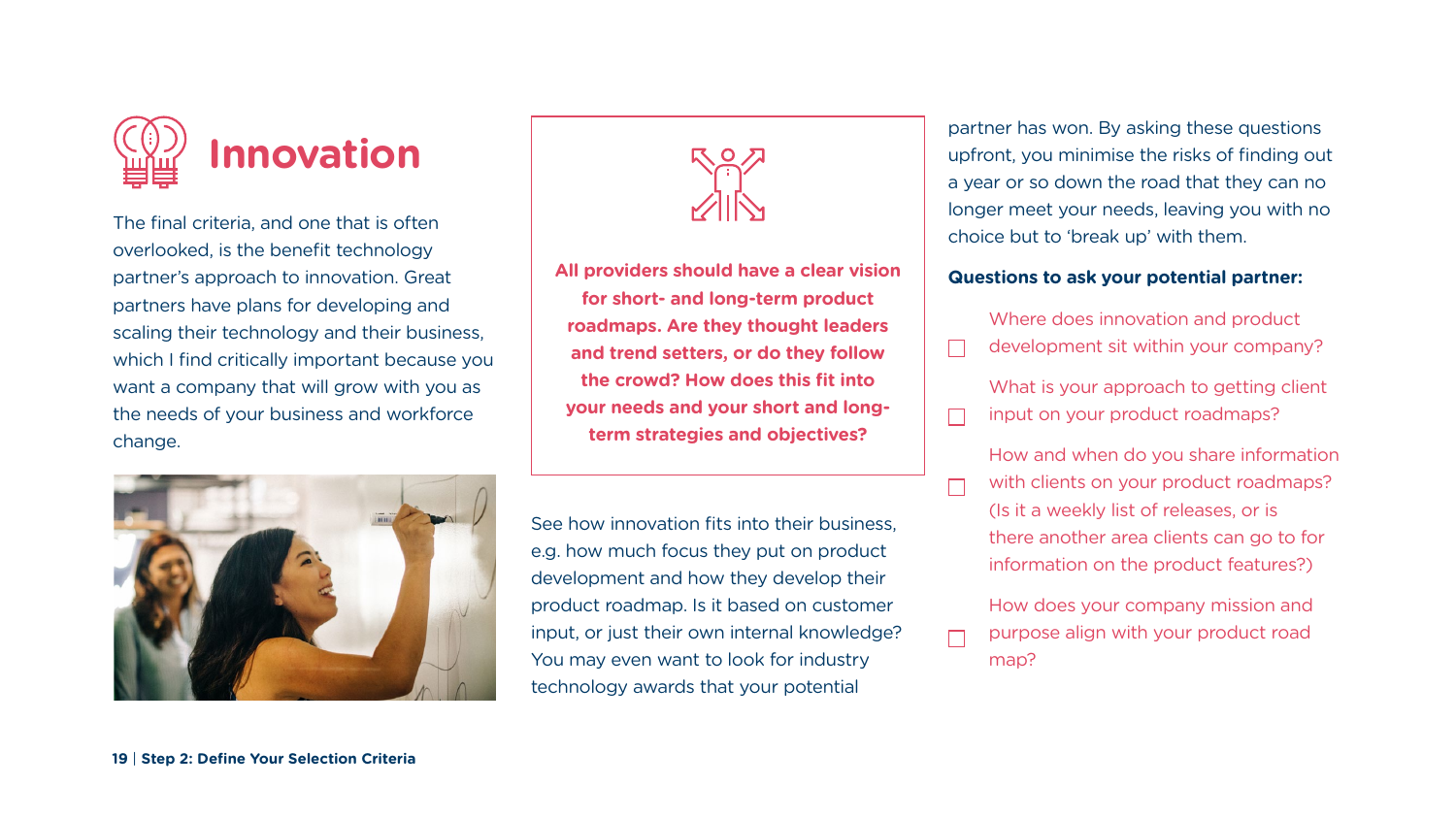**20** | **Step 3: Create Your Request for Proposal (RFP)**



# **Step 3: Create Your Request for Proposal (RFP)**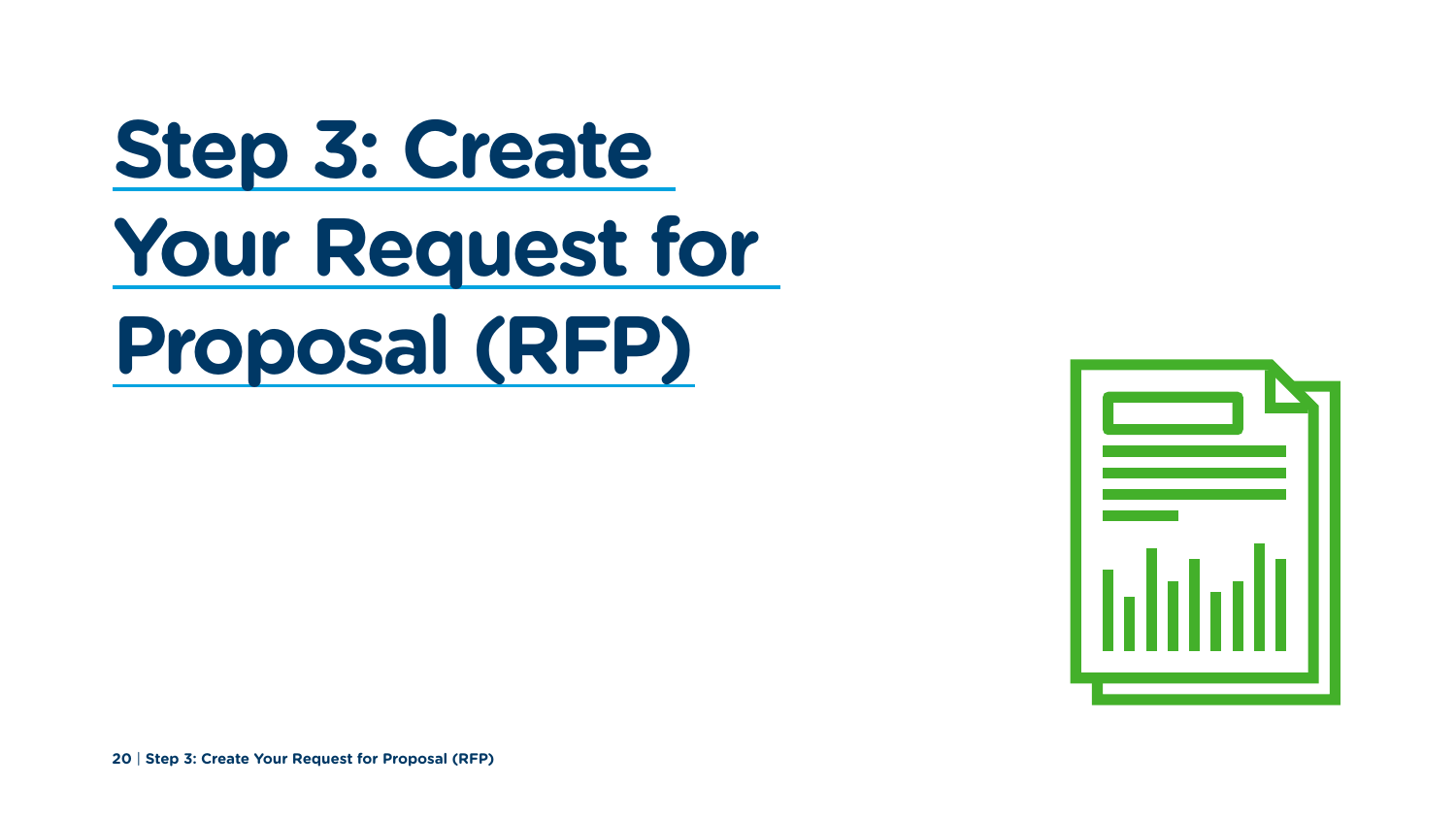The next step in the process is to fine tune your criteria list, turning it into something that will ultimately help you evaluate and select the right partner for your company and be the basis for your Request for Proposal (RFP), if you choose to use this method in your selection process. This is the document that you'll send to all potential partners, and use as a way to evaluate them against your criteria.

Keep in mind that this step should be done each time you go through a selection process, as your criteria and the weighting may change based on the individual programme, the timing of the selection or changes in your business or workforce.

**Depending on how large or complex your business is, you may want to keep things simple and reach out directly to companies you've researched to start looking at potential partners, but regardless of whether or not you want to do an RFP, the concepts I discuss in this section is helpful to prepare you for the next steps.** 

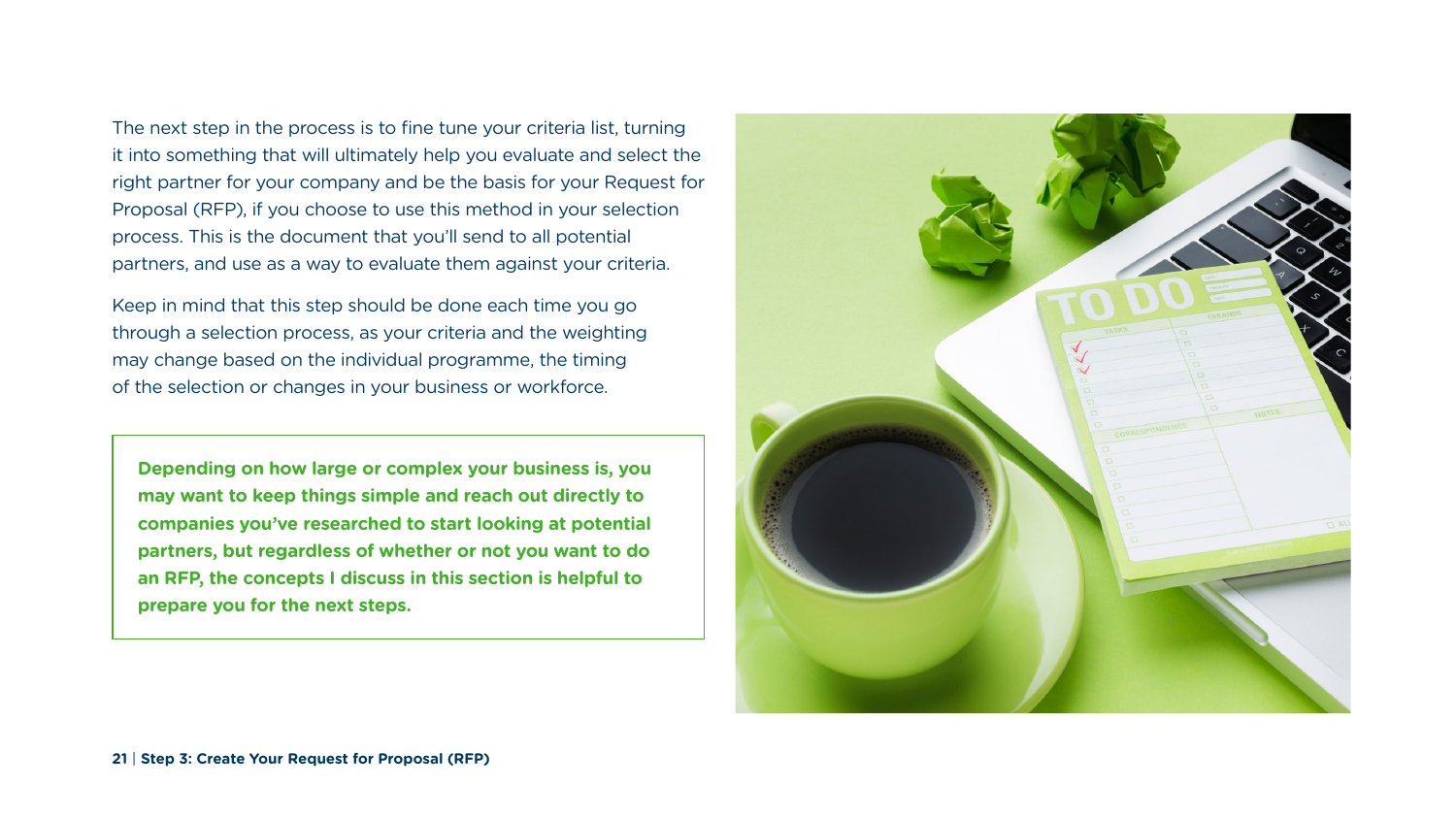Keep in mind that all criteria should add up to 100% at the end of the weighting exercise. One thing to keep in mind is that if a criteria is weighted less than around 5%, I would question whether it is important

## **Select your criteria**

In the previous step I shared with you the 11 criteria that I have most often used in the selection process. I'm not saying that you should automatically use them all as you need to decide which are right for you and your company based on what factors you believe are most important for your review.

So by all means, start with my list, but then add and delete to it so that it meets your needs and only focus on the most important criteria that's right for your business.

## **Weight your criteria**

The next thing to do with your criteria is to weight them, which is where you assign them heavier or lighter importance within your group of criteria. For example, customisation and branding may be extremely important to you (and your in-house Marketing

Team!) so you may weight this heavier. Or, communication may be less important as you have your own internal communication team that is responsible for developing communication materials, so you won't need to rely on a partner very much.





**Bottom line, don't assume that they are all weighted the same, but take the time to discuss and determine their measures of importance.** 

enough to even be on your list. Whilst you may want to ask for information on it, it might not make sense to base your selection on this criteria so be sure to narrow your list to what's most important.



**22** | **Step 3: Create Your Request for Proposal (RFP)**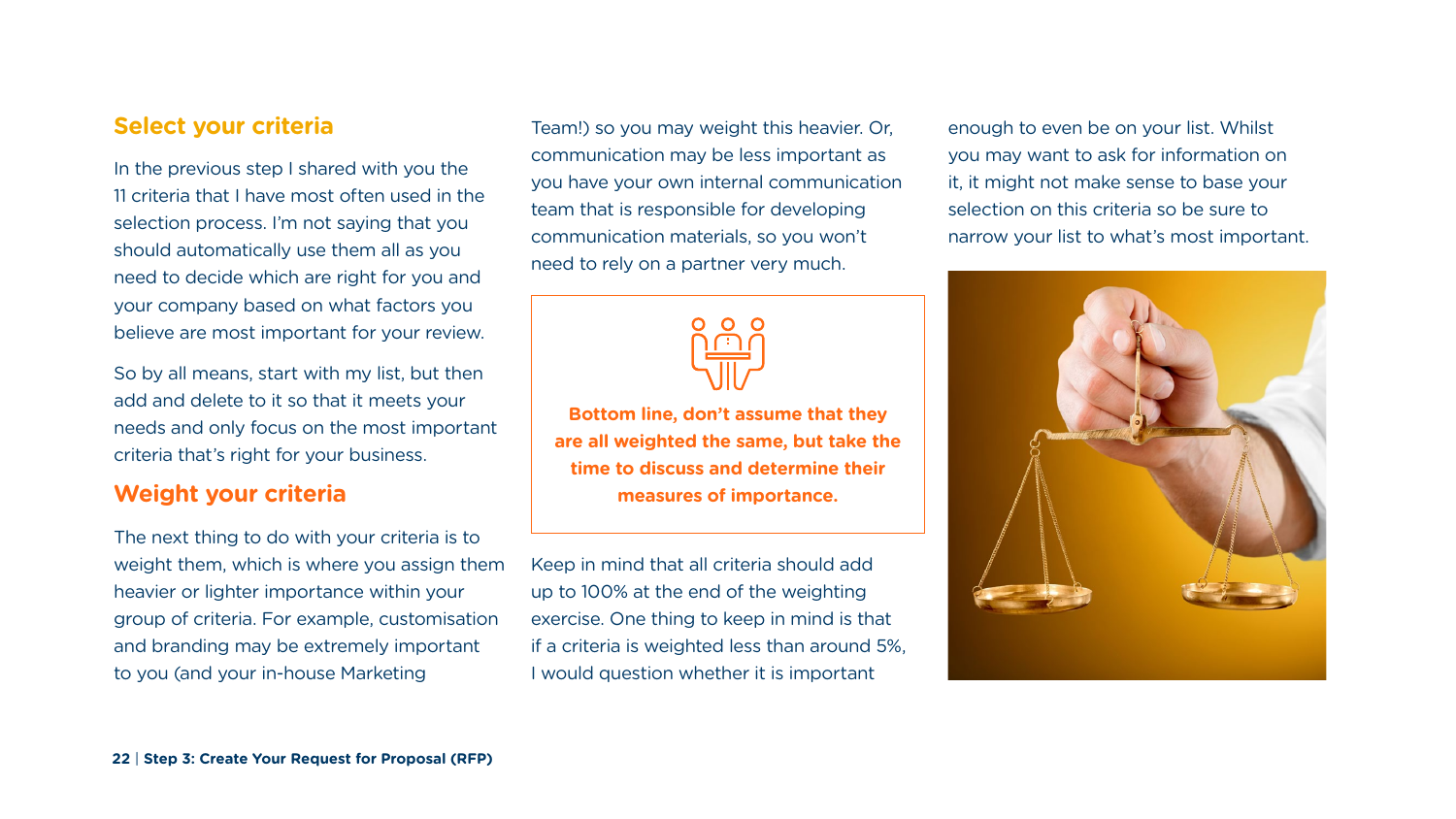line your selection criteria, making the nt that information needs to be provided all or they will not be considered.

re information on your timelines and ss the importance of keeping to them.

for their accreditations, e.g. ISO ther security measures.

for references, clients of theirs that will be able to speak with that are of a lar size to you, or in the same industry hat you can do peer research.

for a sample contract so that you'll see tly what you're buying into. Although contract will most likely be bespoke to a cain extent, you can still get a good gauge provider based on their generic contract.

| Make sure that all those involved in the<br>selection process have reviewed and signed<br>off on the RFP before it is sent out.                                                    | Outl<br>poin<br>for a                                  |
|------------------------------------------------------------------------------------------------------------------------------------------------------------------------------------|--------------------------------------------------------|
| Clearly define the aims and objectives of<br>the project, explaining how they link to the<br>wider company and people strategies.                                                  | Shar<br>stres                                          |
| Share information on your company<br>and your workforce.                                                                                                                           | Ask <sup>-</sup><br>or of                              |
| Include guidance notes to ensure providers<br>clearly understand your expectations, making<br>it easier for them to complete the RFP, and<br>for you during the selection process. | Ask <sup>-</sup><br>you <sup>-</sup><br>simil<br>so th |
| Provide clear instructions on how the RFP<br>should be submitted, e.g. which format,<br>through email or another method.                                                           | Ask <sup>-</sup><br>exac<br>your<br>certa<br>of a      |
|                                                                                                                                                                                    |                                                        |



Offer providers the opportunity to ask questions about the RFP, sharing answers with all providers to ensure they all are treated fairly and consistently.

## **Prepare your RFP**

Once you've selected your criteria and have agreed the weightings, this is what you can use to build your RFP.

Since this document can be key to the decision-making process, it's important to get it right.

## **Top Tips to Prepare your RFP**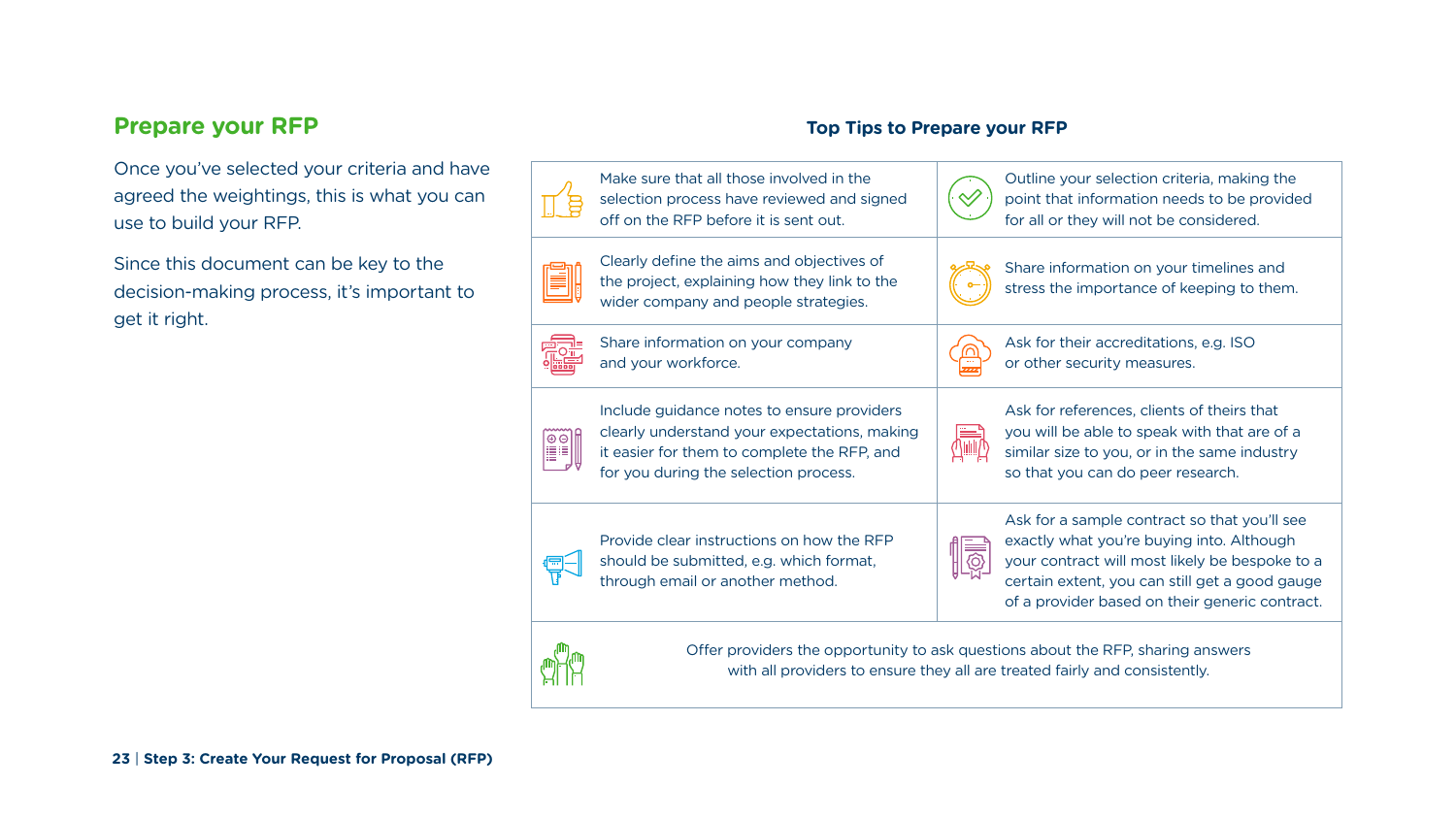**24** | **Step 4: Select Your Finalists**



# **Step 4: Select Your Finalists**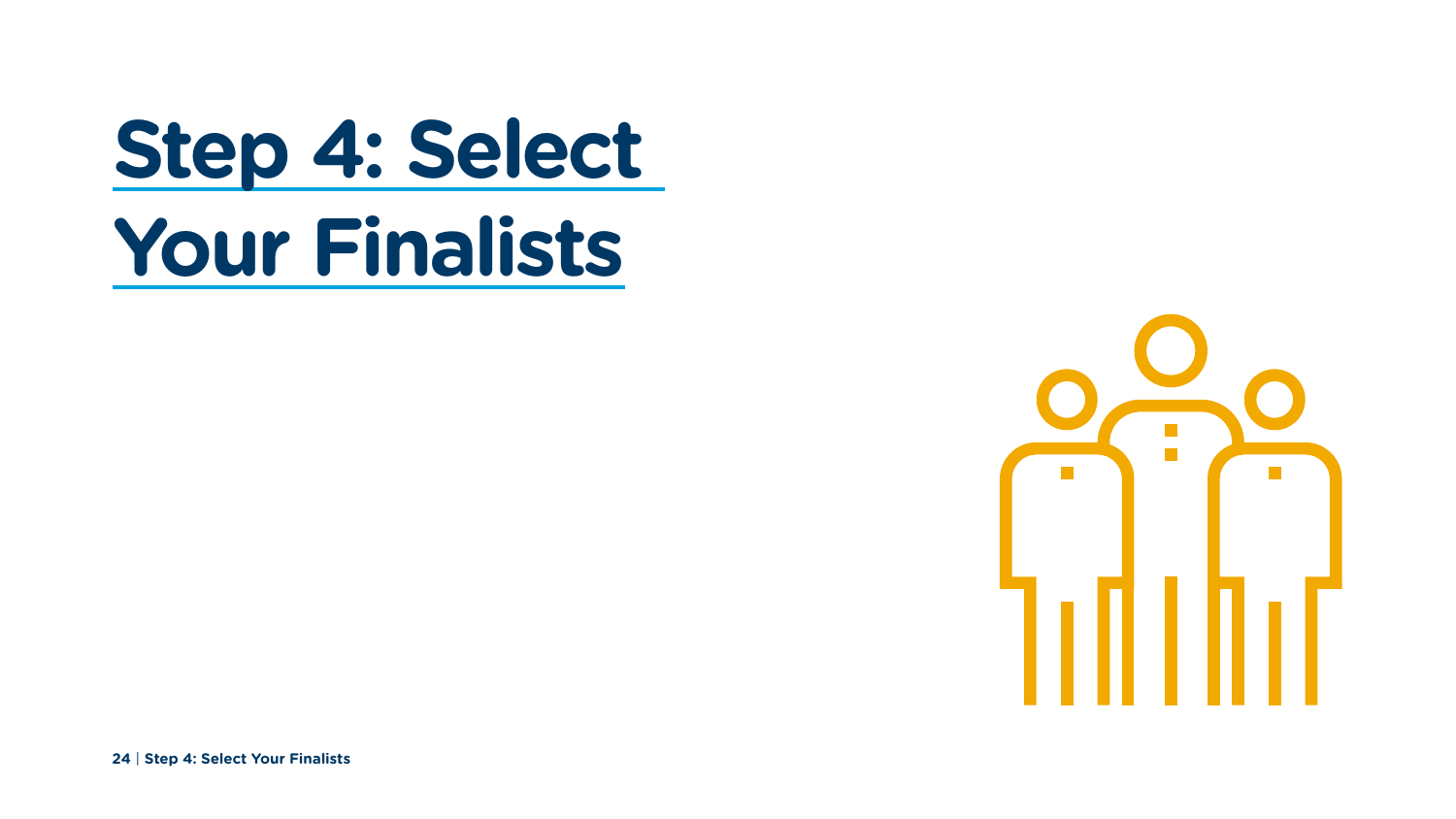Next up is selecting your finalists by creating a shortlist, which I recommend doing through scoring. Sometimes this can be quite straightforward, with reviewers consistently scoring them the same, and other times it can be quite challenging as scores will vary.

The key to gaining consistency is to ensure that all reviewers are clear beforehand on the expectations and requirements for each criteria, and are clear on the difference between the scores you select for your scoring system.

My other tip to you regarding the selection process is to keep the focus on your criteria and remove the emotion. You have criteria to direct you, so don't let emotion take over.

There are lots of different scoring systems, here is a five-point system that I often use: 5 points: Meets **all** of your requirements

4 points: Meets **almost all** of your requirements

3 points: Meets **many** of your requirements, but requires some compromises

2 points: Meets **some** of your requirements

1 point: Does **not** meet your requirements

The result of this step is to have a list of around three finalists, those that you will invite to the next step in the process to see a demonstration of their technology in action. Please note that you can have more than three finalists, but make sure that it is a manageable number as you will have to meet with them all, **and** make sure that it's only providers that you feel that they have what it takes should you select them. It's not fair to you or them to invite them to a selection meeting if you're not serious about them.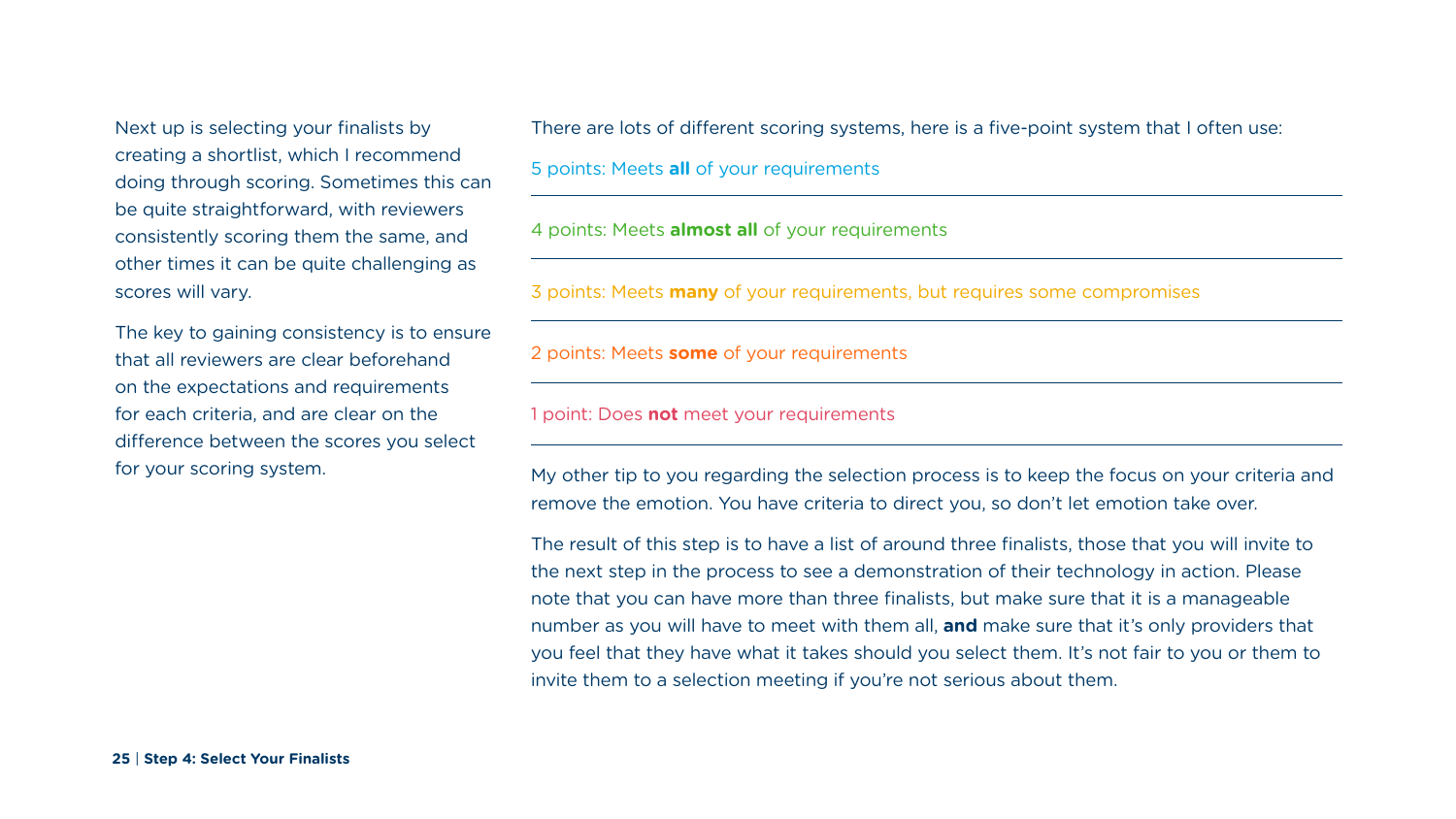

# **Step 5: Hold Meetings with Finalists**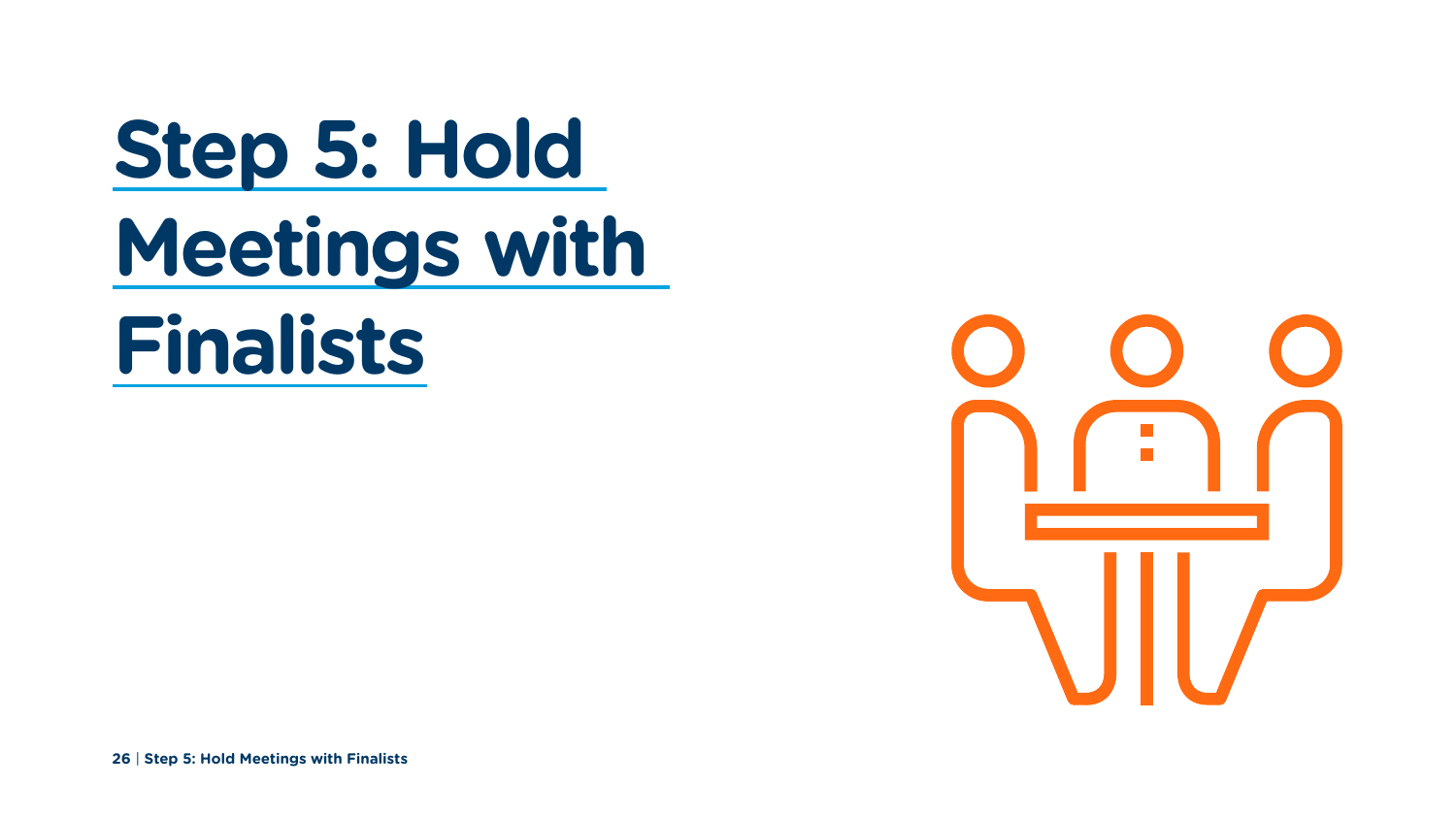An important part of the selection process is when your internal project team gets together with your potential partners. This is where the technology and the partner should put their best foot forward to show you what they really can and cannot do.

I've done my fair share of these meetings, so let me share with you five tips to help you.

- **Agenda** Develop the agenda before the meeting and share it with the finalists so that they are prepared, and the meeting meets your needs. The most frustrating meetings are those where you get to the end, and you realise that you haven't covered what you need to make your decision.
- 

**Roles** - It's important to go into the meeting with clarity on the roles of each member of your selection team. If not, the meeting can get a

**27** | **Step 5: Hold Meetings with Finalists**

bit out of hand and go over on time. I suggest having different members of my selection team lead the different parts of the discussion based on their expertise or their interests.

**Provider attendees** - If you really



want a true picture of the provider, it's important that they invite the right people to the project team meeting. For example, the person who would be your account manager, the person managing implementation, and possibly someone responsible for design and communication so you can meet the people who you will be working with.



**Demonstrations** - A key part of the selection meeting is the demo, where each provider shows you exactly how their technology works. Give

them specific details as to what you are going to want to see, and then spend quality time on them during the meeting so that you don't have surprises later should you select them as a partner.

 $E[\overline{z}]$ 

**Ask the tough questions** - And finally, make sure you ask what I call the 'tough questions,' the ones you hate asking, but you really need to. Things like, explain what happens when the system crashes, how do you handle an irate employee, why did you lose your last client? Put this list together, and then ask each provider these questions so that they all are put on the important 'hot seat.'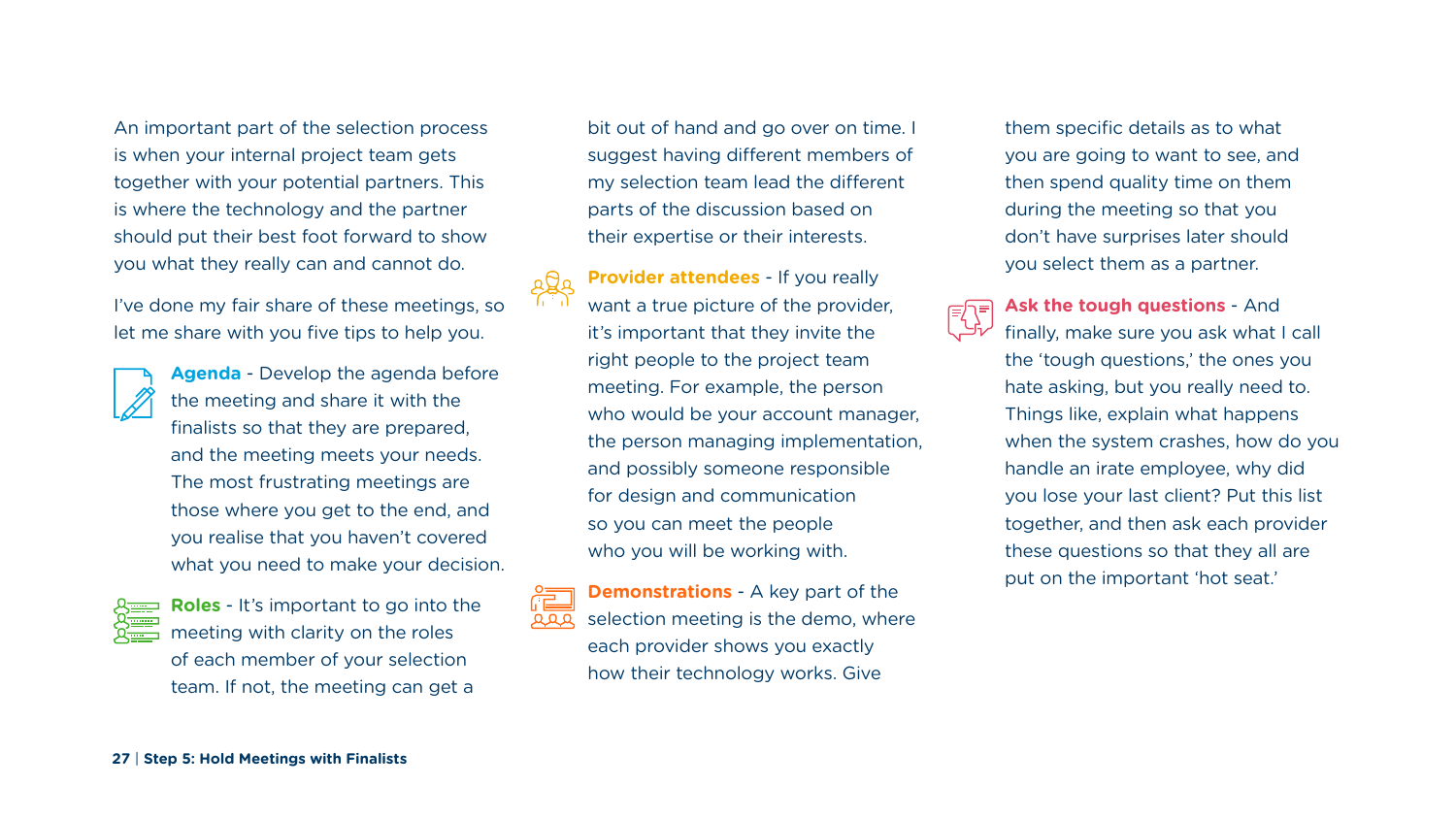**28** | **Step 6: Select Your Partner**

# **Step 6: Select Your Partner**

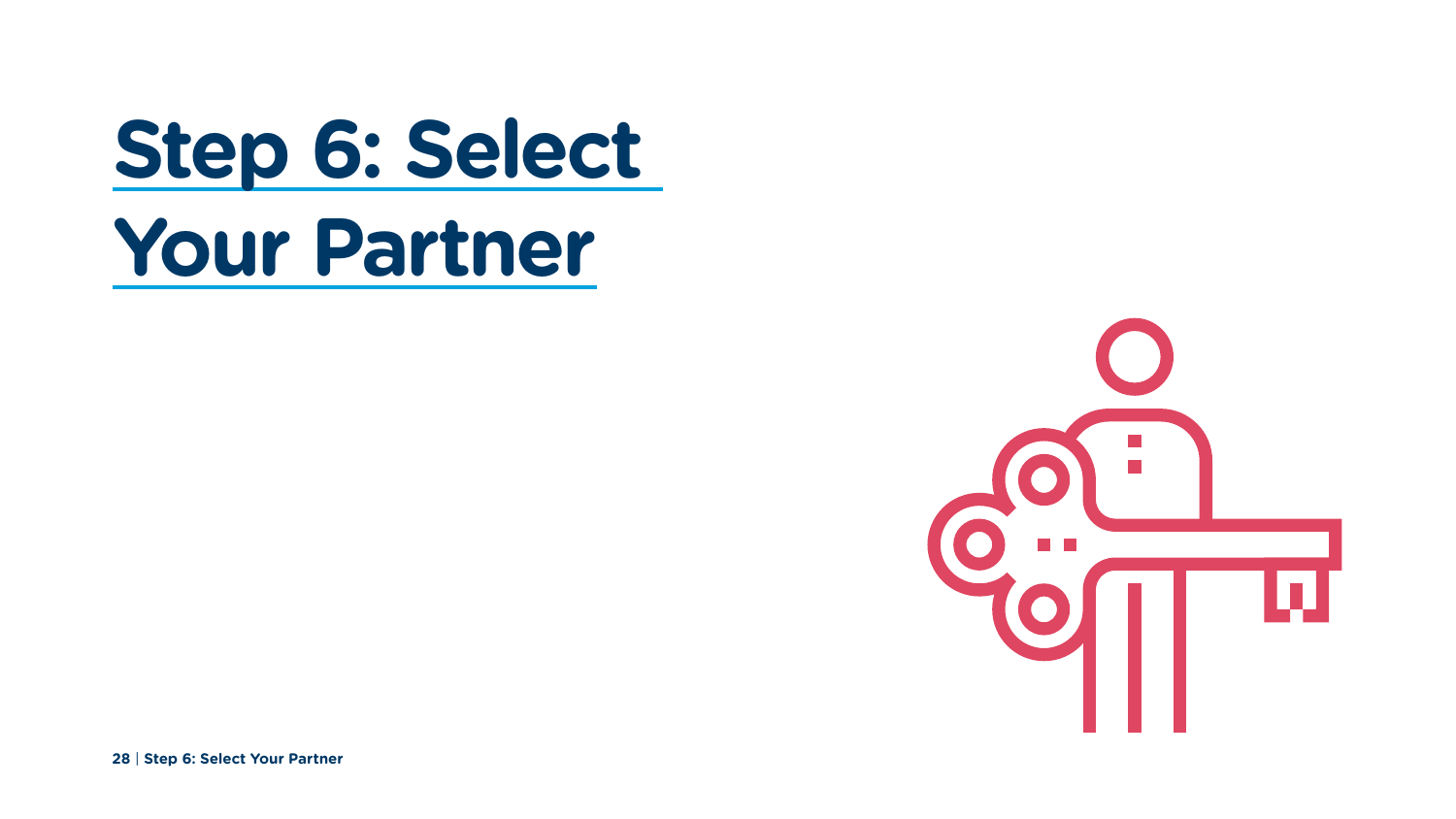Once you've completed the selection meetings, it's almost time to select that long-term partner. But I suggest a couple more small steps to get it right:



**Take a peek behind the curtain:** Remember the scene from the 'Wizard of Oz' when they peek behind the curtain and for the first time meet the real wizard? This is exactly what you may want to do with your potential partner, take a peek behind 'the curtain,' and take the time to go and visit them in their office. Here you'll be able to meet the people who will be serving your employees, and get a good feel for the business outside of their sales teams.



**Contact references:** And finally, it's important if you haven't done so already, to contact the references that were included in the RFP response. Have an honest conversation with them, drawing out both the good and bad so that you have a real-life example of this provider in action. And going back to a tip mentioned earlier, don't be afraid to ask them the tough questions, better to ask now then to have surprises later.



## **Giving the 'No'**

When selecting your partner, remember that they 'won' over several others. It's good to respect the time that all providers have put into the selection process, and one way to show your respect for them is to go back to each of the providers you haven't chosen and give them feedback on what made you choose a different partner.